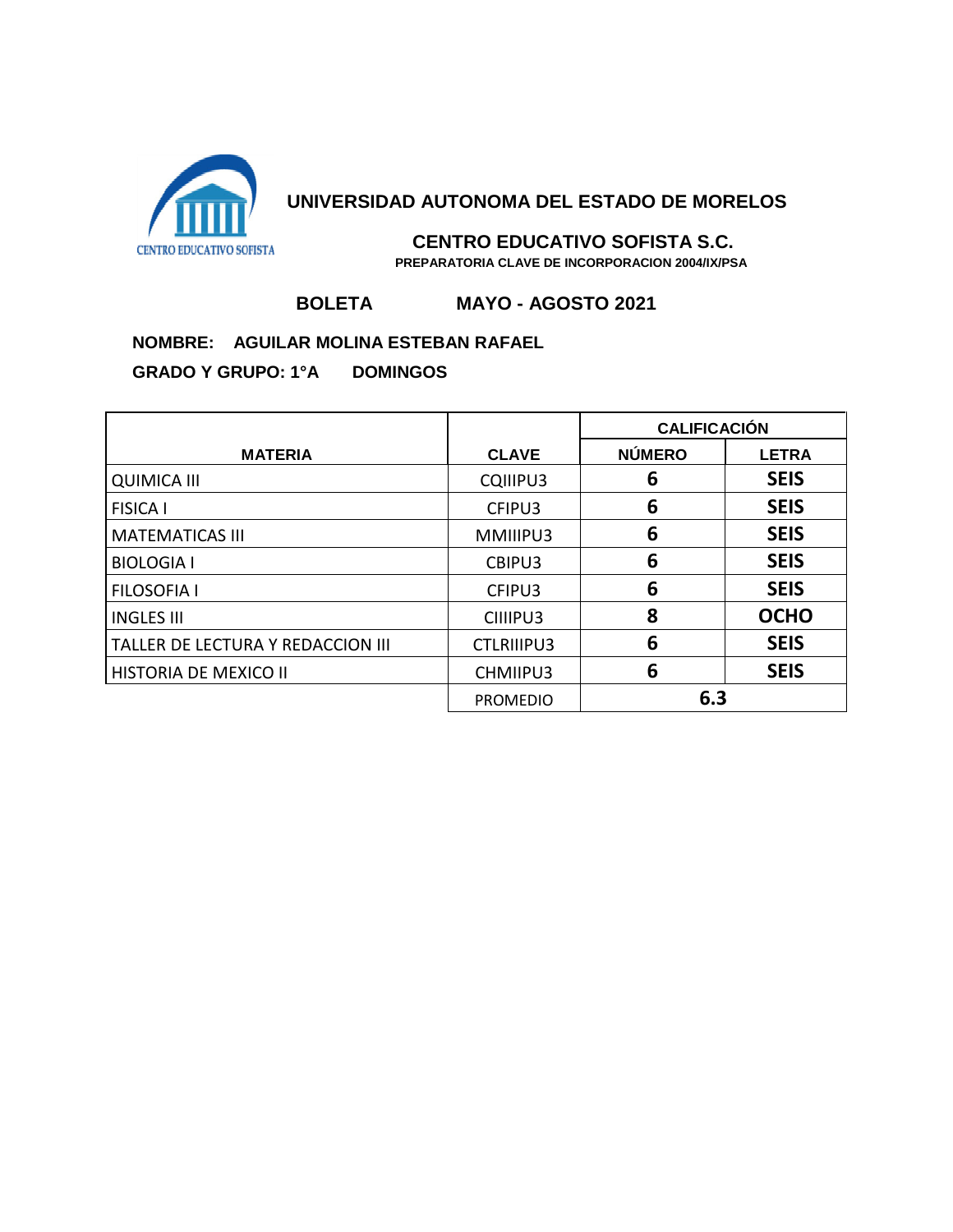

# **CENTRO EDUCATIVO SOFISTA S.C.**

 **PREPARATORIA CLAVE DE INCORPORACION 2004/IX/PSA**

# **BOLETA MAYO - AGOSTO 2021**

#### **NOMBRE: BARRERA CAMACHO ESTEFANIA**

|                                   |                   | <b>CALIFICACIÓN</b> |              |
|-----------------------------------|-------------------|---------------------|--------------|
| <b>MATERIA</b>                    | <b>CLAVE</b>      | <b>NÚMERO</b>       | <b>LETRA</b> |
| <b>QUIMICA III</b>                | CQIIIPU3          |                     | <b>SIETE</b> |
| <b>FISICA I</b>                   | CFIPU3            | 6                   | <b>SEIS</b>  |
| <b>MATEMATICAS III</b>            | MMIIIPU3          | 6                   | <b>SEIS</b>  |
| <b>BIOLOGIA I</b>                 | CBIPU3            | 6                   | <b>SEIS</b>  |
| <b>FILOSOFIA I</b>                | CFIPU3            |                     | <b>SIETE</b> |
| <b>INGLES III</b>                 | CIIIPU3           |                     | <b>SIETE</b> |
| TALLER DE LECTURA Y REDACCION III | <b>CTLRIIIPU3</b> | 6                   | <b>SEIS</b>  |
| HISTORIA DE MEXICO II             | CHMIIPU3          |                     | <b>SIETE</b> |
|                                   | <b>PROMEDIO</b>   | 6.5                 |              |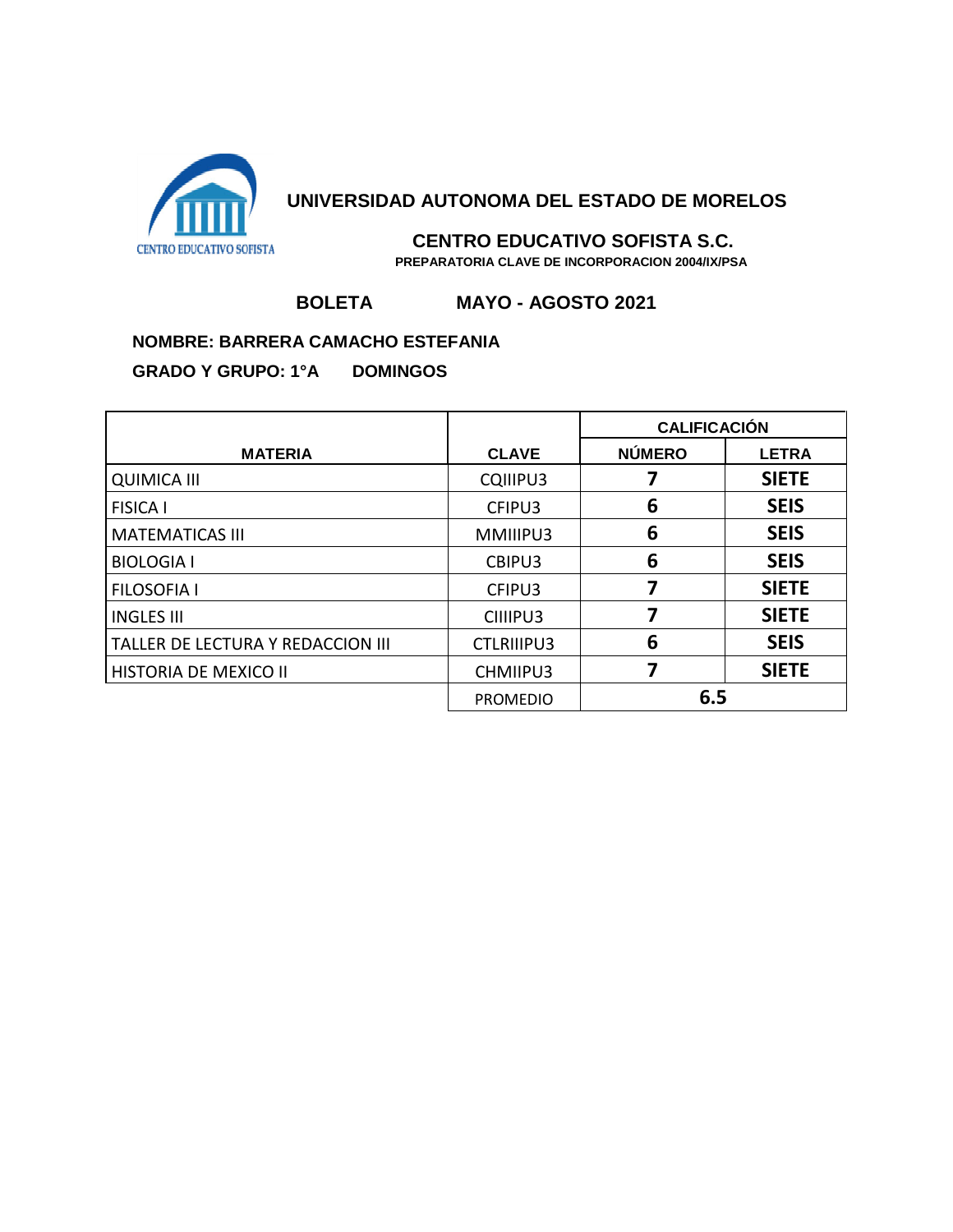

# **CENTRO EDUCATIVO SOFISTA S.C.**

 **PREPARATORIA CLAVE DE INCORPORACION 2004/IX/PSA**

## **BOLETA MAYO - AGOSTO 2021**

### **NOMBRE: BUSTOS LAZARO MIGUEL ALFONSO**

|                                   |                   | <b>CALIFICACIÓN</b> |              |
|-----------------------------------|-------------------|---------------------|--------------|
| <b>MATERIA</b>                    | <b>CLAVE</b>      | <b>NÚMERO</b>       | <b>LETRA</b> |
| <b>QUIMICA III</b>                | CQIIIPU3          |                     | <b>SIETE</b> |
| <b>FISICA I</b>                   | CFIPU3            |                     | <b>SIETE</b> |
| <b>MATEMATICAS III</b>            | MMIIIPU3          |                     | <b>SIETE</b> |
| <b>BIOLOGIA I</b>                 | CBIPU3            |                     | <b>SIETE</b> |
| <b>FILOSOFIA I</b>                | CFIPU3            |                     | <b>SIETE</b> |
| <b>INGLES III</b>                 | CIIIPU3           |                     | <b>SIETE</b> |
| TALLER DE LECTURA Y REDACCION III | <b>CTLRIIIPU3</b> |                     | <b>SIETE</b> |
| HISTORIA DE MEXICO II             | CHMIIPU3          |                     | <b>SIETE</b> |
|                                   | <b>PROMEDIO</b>   |                     |              |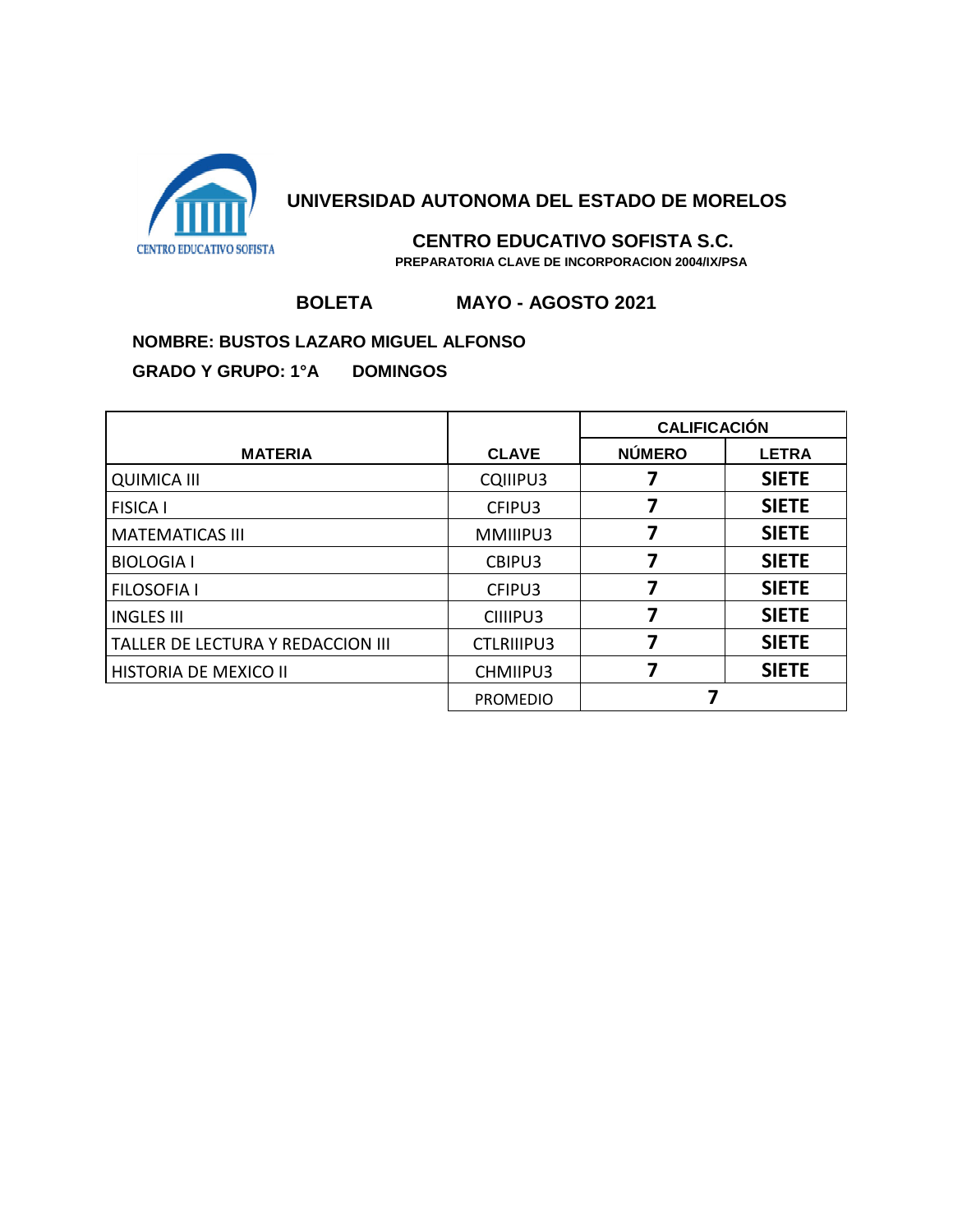

# **CENTRO EDUCATIVO SOFISTA S.C.**

 **PREPARATORIA CLAVE DE INCORPORACION 2004/IX/PSA**

# **BOLETA MAYO - AGOSTO 2021**

#### **NOMBRE: CASTILLO SANCHEZ JUAN JESUS**

|                                   |                   | <b>CALIFICACIÓN</b> |              |
|-----------------------------------|-------------------|---------------------|--------------|
| <b>MATERIA</b>                    | <b>CLAVE</b>      | <b>NÚMERO</b>       | <b>LETRA</b> |
| <b>QUIMICA III</b>                | CQIIIPU3          |                     | <b>SIETE</b> |
| <b>FISICA I</b>                   | CFIPU3            | 6                   | <b>SEIS</b>  |
| <b>MATEMATICAS III</b>            | MMIIIPU3          | 6                   | <b>SEIS</b>  |
| <b>BIOLOGIA I</b>                 | CBIPU3            | 6                   | <b>SEIS</b>  |
| <b>FILOSOFIA I</b>                | CFIPU3            | 8                   | <b>OCHO</b>  |
| <b>INGLES III</b>                 | CIIIPU3           |                     | <b>SIETE</b> |
| TALLER DE LECTURA Y REDACCION III | <b>CTLRIIIPU3</b> |                     | <b>SIETE</b> |
| HISTORIA DE MEXICO II             | CHMIIPU3          | 8                   | <b>OCHO</b>  |
|                                   | <b>PROMEDIO</b>   | 6.9                 |              |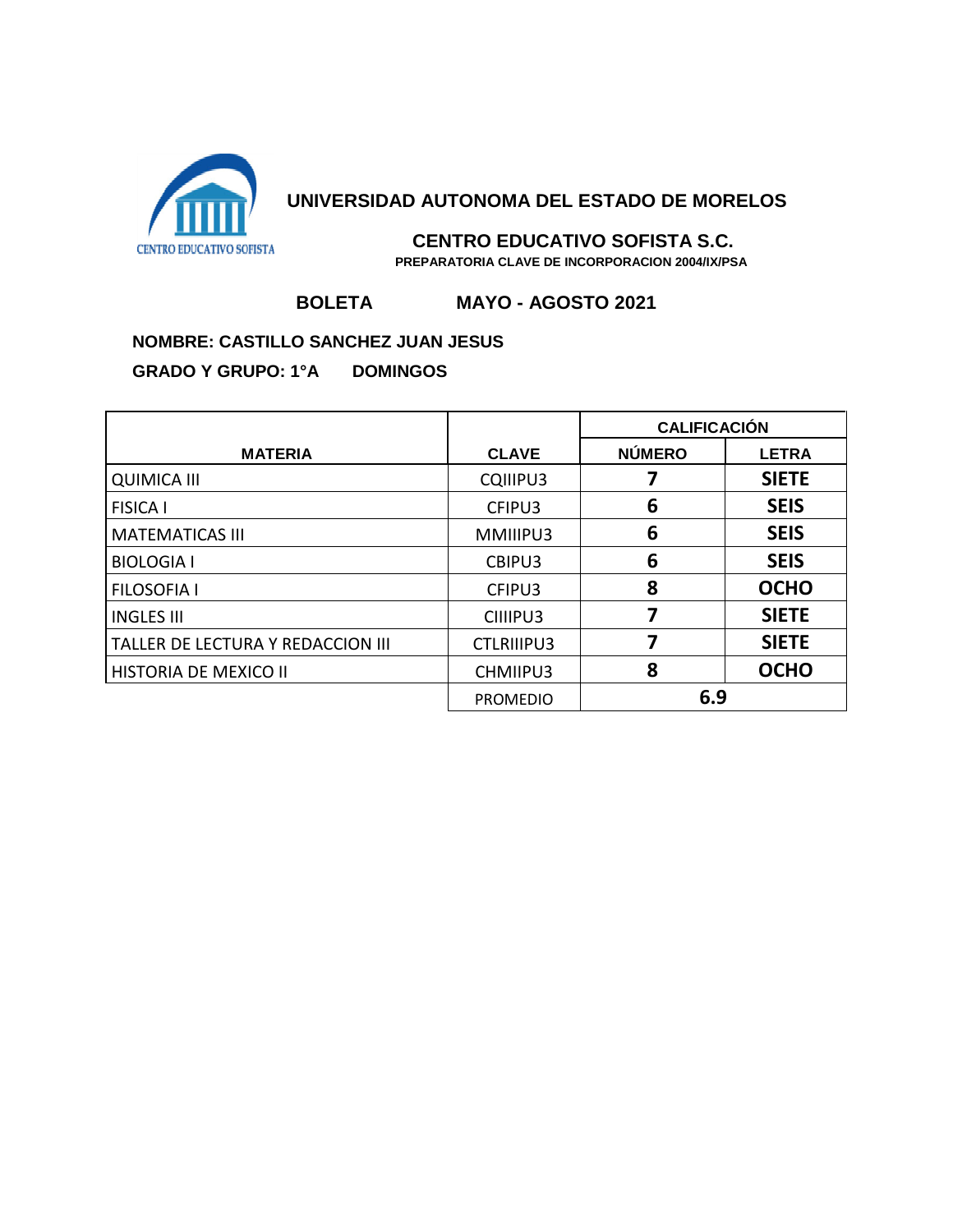

#### **CENTRO EDUCATIVO SOFISTA S.C. PREPARATORIA CLAVE DE INCORPORACION 2004/IX/PSA**

# **BOLETA MAYO - AGOSTO 2021**

## **NOMBRE: CRUZ TORRES JESSICA CITLALY**

|                                   |                   | <b>CALIFICACIÓN</b> |              |
|-----------------------------------|-------------------|---------------------|--------------|
| <b>MATERIA</b>                    | <b>CLAVE</b>      | <b>NÚMERO</b>       | <b>LETRA</b> |
| <b>QUIMICA III</b>                | CQIIIPU3          | 8                   | <b>OCHO</b>  |
| <b>FISICA I</b>                   | CFIPU3            | 6                   | <b>SEIS</b>  |
| <b>MATEMATICAS III</b>            | MMIIIPU3          | 6                   | <b>SEIS</b>  |
| <b>BIOLOGIA I</b>                 | CBIPU3            | 7                   | <b>SIETE</b> |
| <b>FILOSOFIA I</b>                | CFIPU3            | 8                   | <b>OCHO</b>  |
| <b>INGLES III</b>                 | CIIIPU3           | 8                   | <b>OCHO</b>  |
| TALLER DE LECTURA Y REDACCION III | <b>CTLRIIIPU3</b> | 8                   | <b>OCHO</b>  |
| HISTORIA DE MEXICO II             | CHMIIPU3          | 8                   | <b>OCHO</b>  |
|                                   | <b>PROMEDIO</b>   | 7.4                 |              |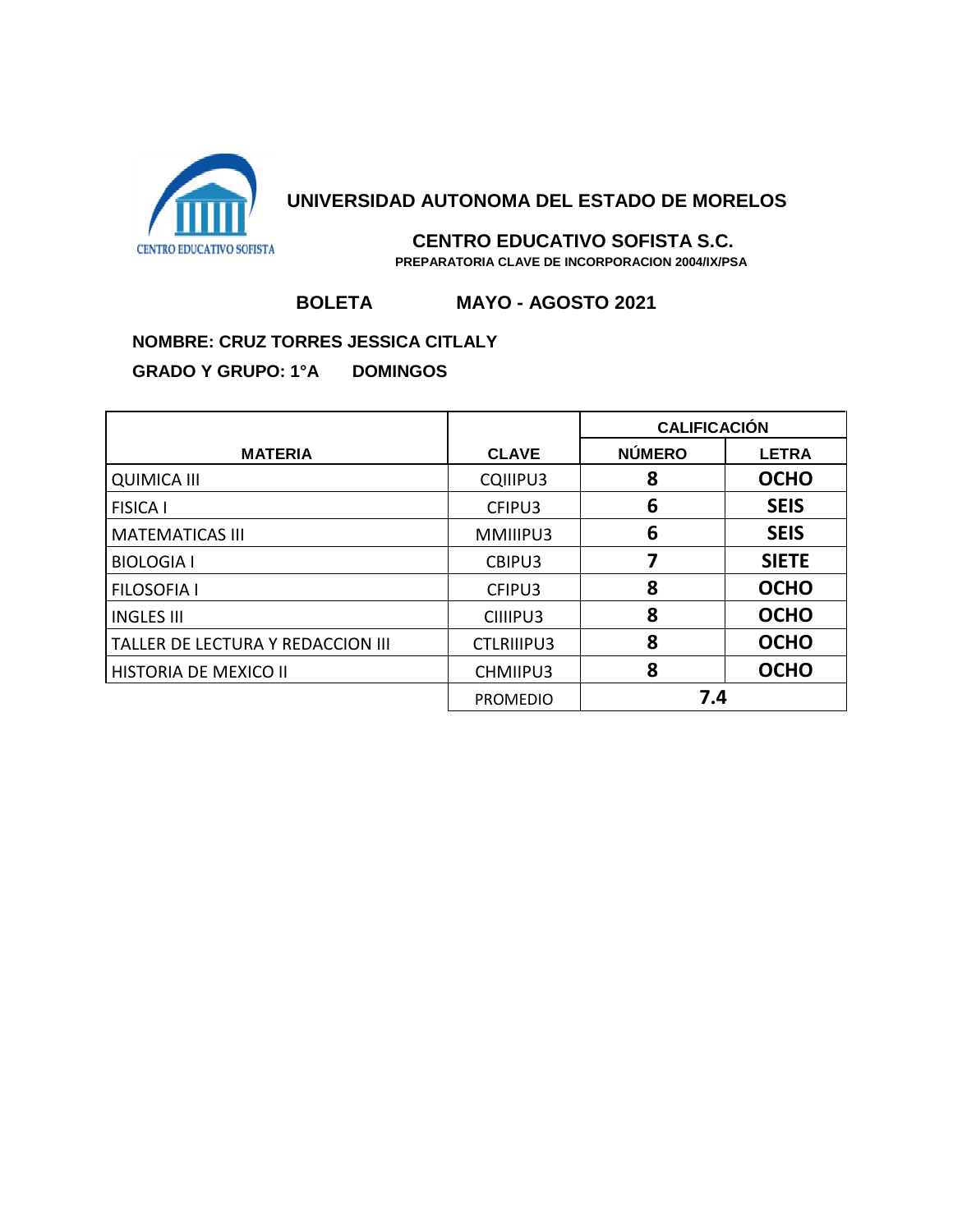

# **CENTRO EDUCATIVO SOFISTA S.C.**

 **PREPARATORIA CLAVE DE INCORPORACION 2004/IX/PSA**

# **BOLETA MAYO - AGOSTO 2021**

### **NOMBRE: FALCON BALBUENA HUGO ENRIQUE**

|                                   |                   | <b>CALIFICACIÓN</b> |              |
|-----------------------------------|-------------------|---------------------|--------------|
| <b>MATERIA</b>                    | <b>CLAVE</b>      | <b>NÚMERO</b>       | <b>LETRA</b> |
| <b>QUIMICA III</b>                | CQIIIPU3          | 8                   | <b>OCHO</b>  |
| <b>FISICA I</b>                   | CFIPU3            | 6                   | <b>SEIS</b>  |
| <b>MATEMATICAS III</b>            | MMIIIPU3          | 6                   | <b>SEIS</b>  |
| <b>BIOLOGIA I</b>                 | CBIPU3            |                     | <b>SIETE</b> |
| <b>FILOSOFIA I</b>                | CFIPU3            | 8                   | <b>OCHO</b>  |
| <b>INGLES III</b>                 | CIIIPU3           | 8                   | <b>OCHO</b>  |
| TALLER DE LECTURA Y REDACCION III | <b>CTLRIIIPU3</b> | 8                   | <b>OCHO</b>  |
| HISTORIA DE MEXICO II             | CHMIIPU3          | 8                   | <b>OCHO</b>  |
|                                   | <b>PROMEDIO</b>   | 7.4                 |              |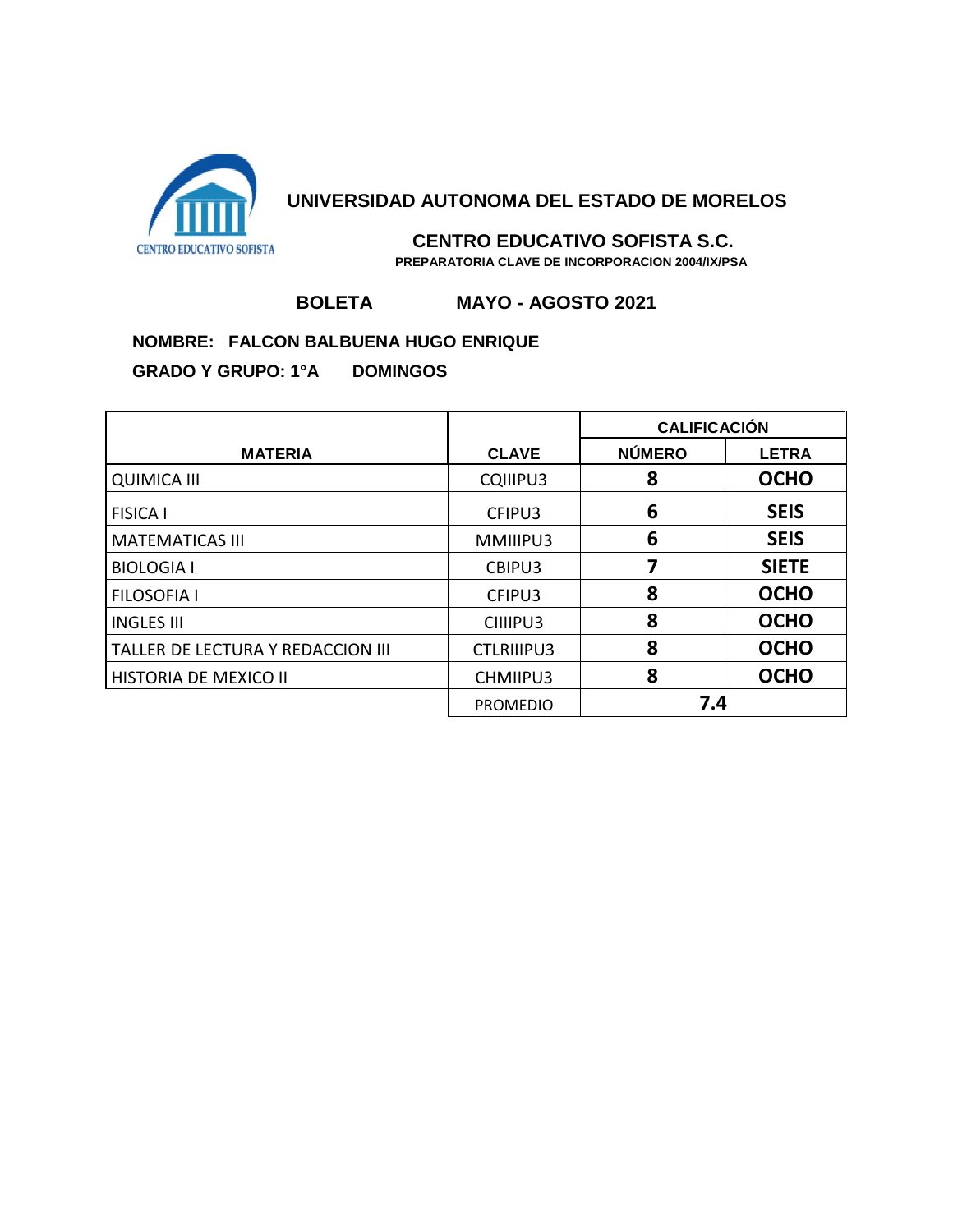

# **CENTRO EDUCATIVO SOFISTA S.C.**

 **PREPARATORIA CLAVE DE INCORPORACION 2004/IX/PSA**

## **BOLETA MAYO - AGOSTO 2021**

### **NOMBRE: FRANCO GARCIA JOSUE**

|                                   |                   | <b>CALIFICACIÓN</b> |              |
|-----------------------------------|-------------------|---------------------|--------------|
| <b>MATERIA</b>                    | <b>CLAVE</b>      | <b>NÚMERO</b>       | <b>LETRA</b> |
| <b>QUIMICA III</b>                | CQIIIPU3          | 8                   | <b>OCHO</b>  |
| <b>FISICA I</b>                   | CFIPU3            | 6                   | <b>SEIS</b>  |
| <b>MATEMATICAS III</b>            | MMIIIPU3          | 6                   | <b>SEIS</b>  |
| <b>BIOLOGIA I</b>                 | CBIPU3            | 8                   | <b>OCHO</b>  |
| <b>FILOSOFIA I</b>                | CFIPU3            | 8                   | <b>OCHO</b>  |
| <b>INGLES III</b>                 | CIIIPU3           | 8                   | <b>OCHO</b>  |
| TALLER DE LECTURA Y REDACCION III | <b>CTLRIIIPU3</b> | 8                   | <b>OCHO</b>  |
| HISTORIA DE MEXICO II             | CHMIIPU3          | 8                   | <b>OCHO</b>  |
|                                   | <b>PROMEDIO</b>   | 7.5                 |              |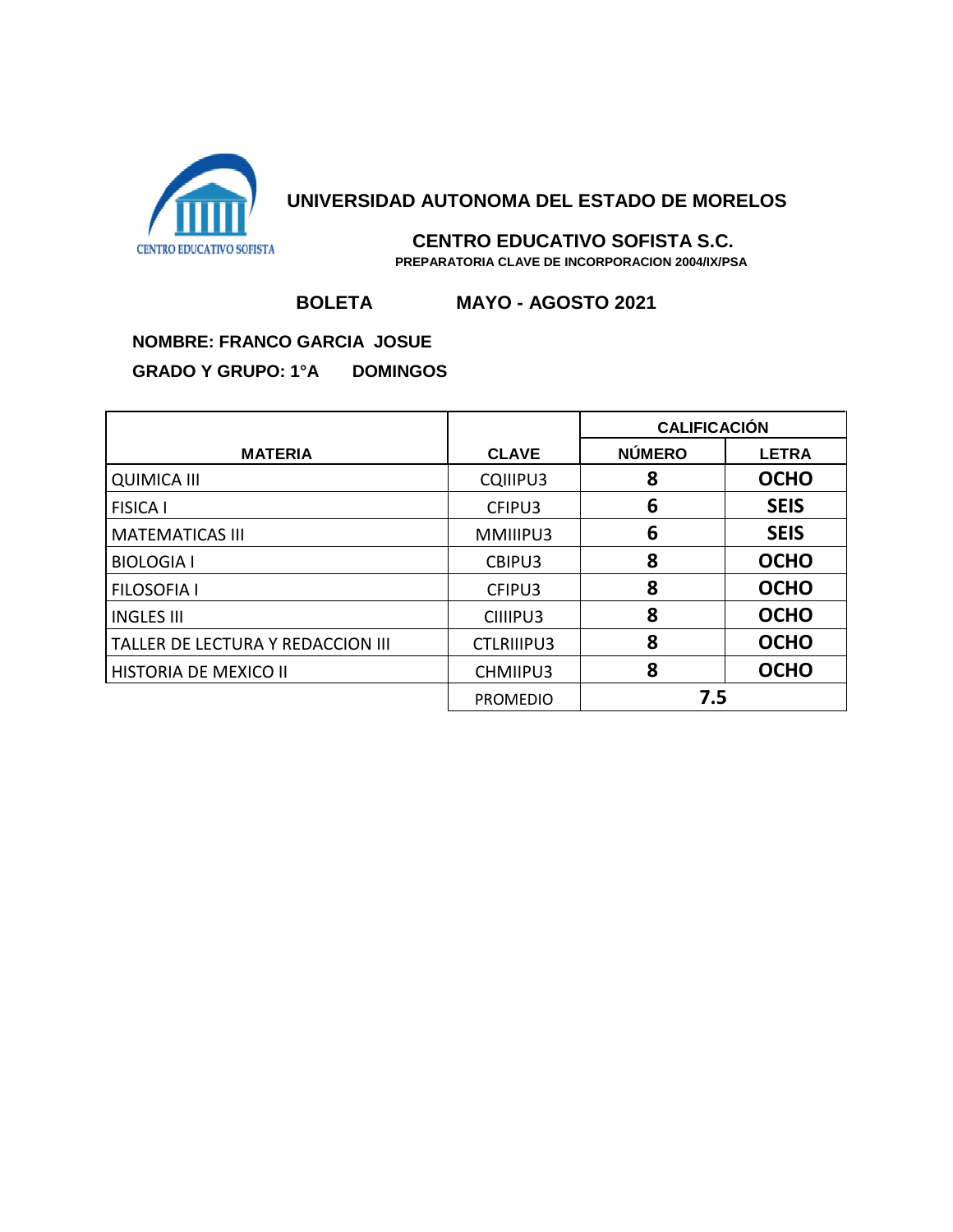

# **CENTRO EDUCATIVO SOFISTA S.C.**

 **PREPARATORIA CLAVE DE INCORPORACION 2004/IX/PSA**

# **BOLETA MAYO - AGOSTO 2021**

## **NOMBRE: GALICIA ELIZALDE LESLYE YAMILETH**

|                                   |                   | <b>CALIFICACIÓN</b> |              |
|-----------------------------------|-------------------|---------------------|--------------|
| <b>MATERIA</b>                    | <b>CLAVE</b>      | <b>NÚMERO</b>       | <b>LETRA</b> |
| <b>QUIMICA III</b>                | CQIIIPU3          |                     | <b>SIETE</b> |
| <b>FISICA I</b>                   | CFIPU3            | 6                   | <b>SEIS</b>  |
| <b>MATEMATICAS III</b>            | MMIIIPU3          | 6                   | <b>SEIS</b>  |
| <b>BIOLOGIA I</b>                 | CBIPU3            |                     | <b>SIETE</b> |
| <b>FILOSOFIA I</b>                | CFIPU3            | 8                   | <b>OCHO</b>  |
| <b>INGLES III</b>                 | CIIIPU3           |                     | <b>SIETE</b> |
| TALLER DE LECTURA Y REDACCION III | <b>CTLRIIIPU3</b> | 8                   | <b>OCHO</b>  |
| HISTORIA DE MEXICO II             | CHMIIPU3          | 8                   | <b>OCHO</b>  |
|                                   | <b>PROMEDIO</b>   | 7.1                 |              |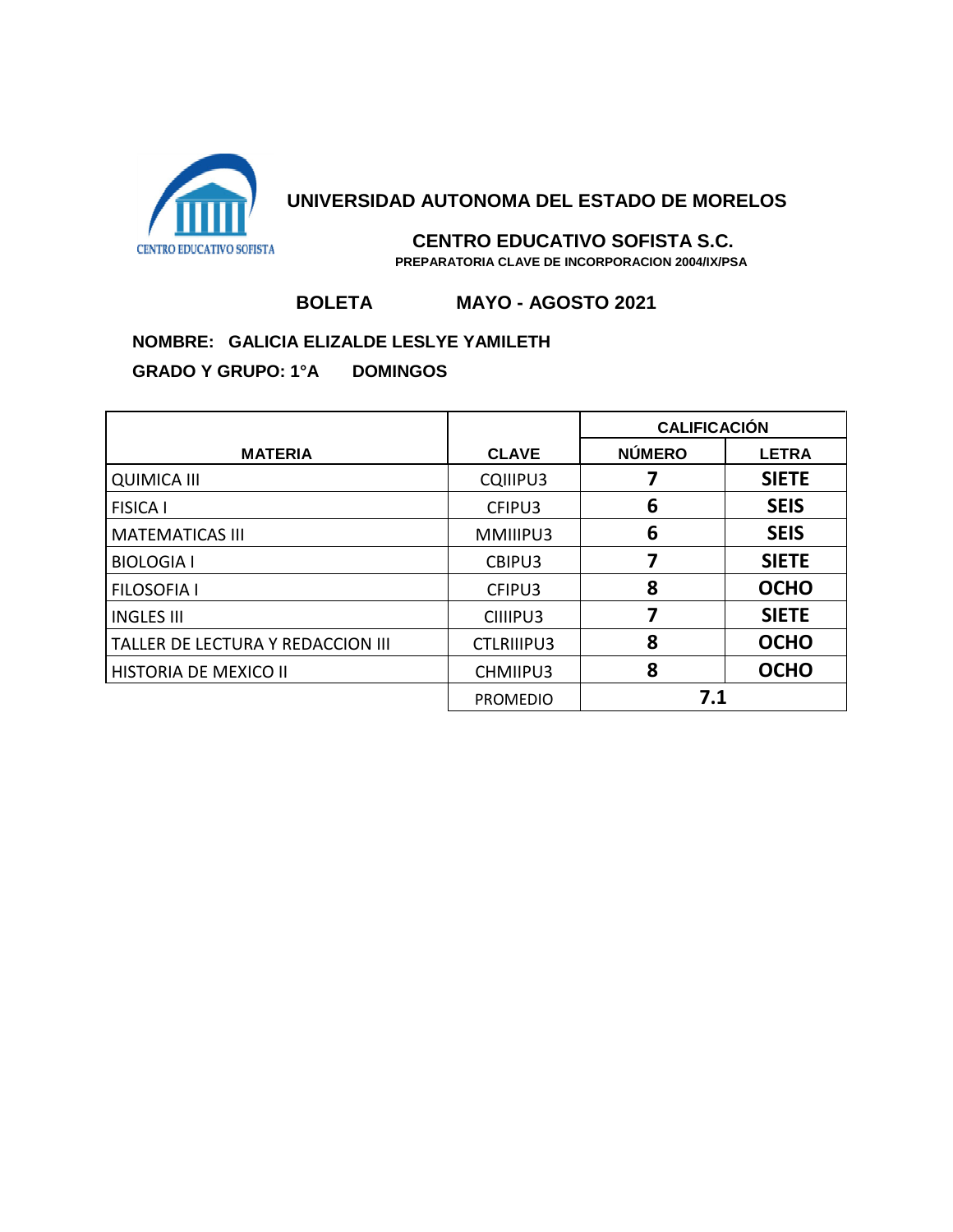

# **CENTRO EDUCATIVO SOFISTA S.C.**

 **PREPARATORIA CLAVE DE INCORPORACION 2004/IX/PSA**

# **BOLETA MAYO - AGOSTO 2021**

#### **NOMBRE: GARCIA GUTIERREZ ARLETH**

|                                   |                   | <b>CALIFICACIÓN</b> |              |
|-----------------------------------|-------------------|---------------------|--------------|
| <b>MATERIA</b>                    | <b>CLAVE</b>      | <b>NÚMERO</b>       | <b>LETRA</b> |
| <b>QUIMICA III</b>                | CQIIIPU3          | 8                   | <b>OCHO</b>  |
| <b>FISICA I</b>                   | CFIPU3            | 8                   | <b>OCHO</b>  |
| <b>MATEMATICAS III</b>            | MMIIIPU3          | 8                   | <b>OCHO</b>  |
| <b>BIOLOGIA I</b>                 | CBIPU3            | 8                   | <b>OCHO</b>  |
| <b>FILOSOFIA I</b>                | CFIPU3            | 8                   | <b>OCHO</b>  |
| <b>INGLES III</b>                 | CIIIPU3           | 8                   | <b>OCHO</b>  |
| TALLER DE LECTURA Y REDACCION III | <b>CTLRIIIPU3</b> | 8                   | <b>OCHO</b>  |
| HISTORIA DE MEXICO II             | CHMIIPU3          | 8                   | <b>OCHO</b>  |
|                                   | <b>PROMEDIO</b>   | 8                   |              |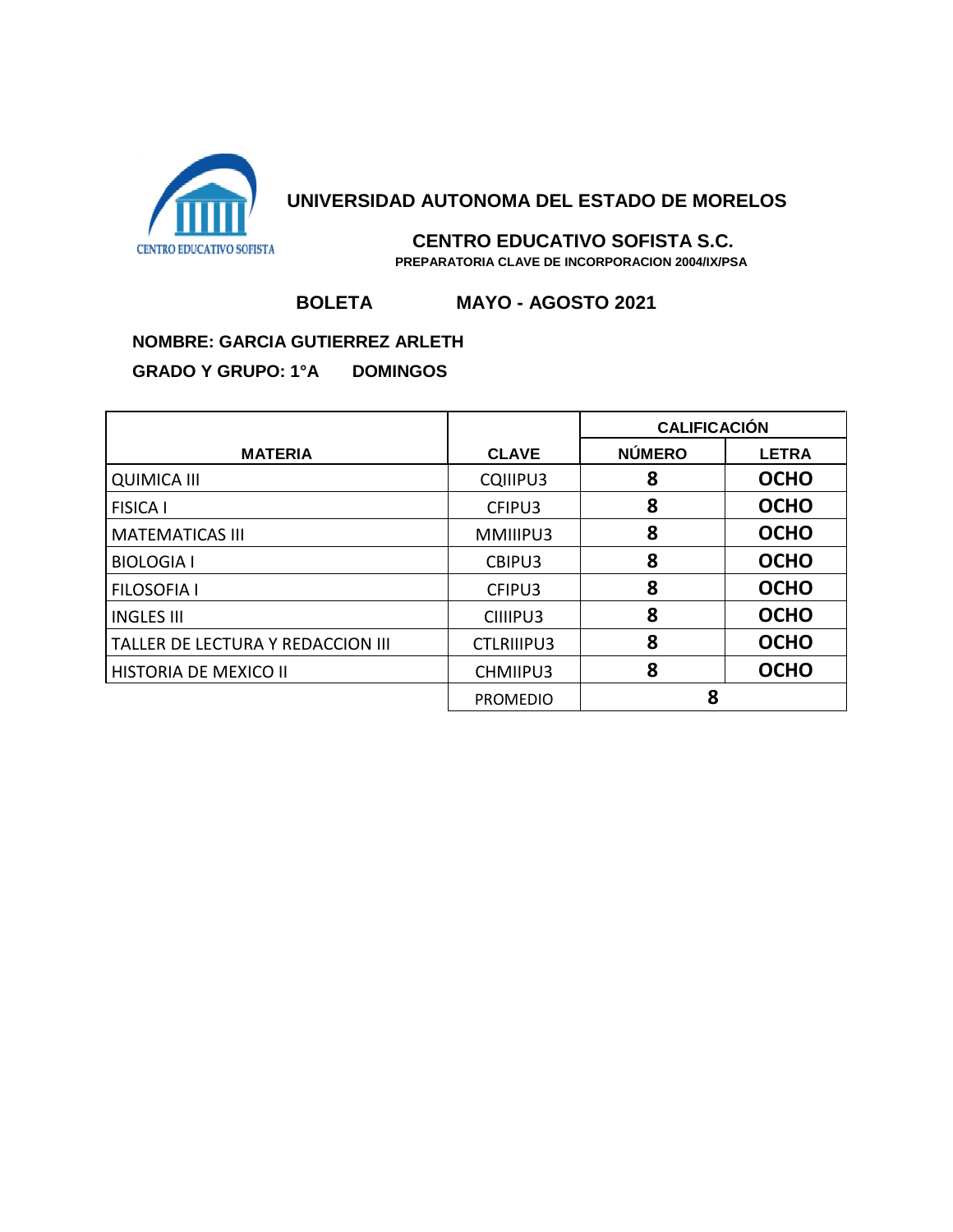

 **CENTRO EDUCATIVO SOFISTA S.C. PREPARATORIA CLAVE DE INCORPORACION 2004/IX/PSA**

# **BOLETA MAYO - AGOSTO 2021**

#### **NOMBRE: GUERRERO DIAZ ALEJANDRO**

|                                   |                   | <b>CALIFICACIÓN</b> |              |
|-----------------------------------|-------------------|---------------------|--------------|
| <b>MATERIA</b>                    | <b>CLAVE</b>      | <b>NÚMERO</b>       | <b>LETRA</b> |
| <b>QUIMICA III</b>                | CQIIIPU3          | 8                   | <b>OCHO</b>  |
| <b>FISICA I</b>                   | CFIPU3            | 6                   | <b>SEIS</b>  |
| <b>MATEMATICAS III</b>            | MMIIIPU3          | 6                   | <b>SEIS</b>  |
| <b>BIOLOGIA I</b>                 | CBIPU3            |                     | <b>SIETE</b> |
| <b>FILOSOFIA I</b>                | CFIPU3            | 8                   | <b>OCHO</b>  |
| <b>INGLES III</b>                 | CIIIPU3           | 8                   | <b>OCHO</b>  |
| TALLER DE LECTURA Y REDACCION III | <b>CTLRIIIPU3</b> | 8                   | <b>OCHO</b>  |
| HISTORIA DE MEXICO II             | CHMIIPU3          | 8                   | <b>OCHO</b>  |
|                                   | <b>PROMEDIO</b>   | 7.4                 |              |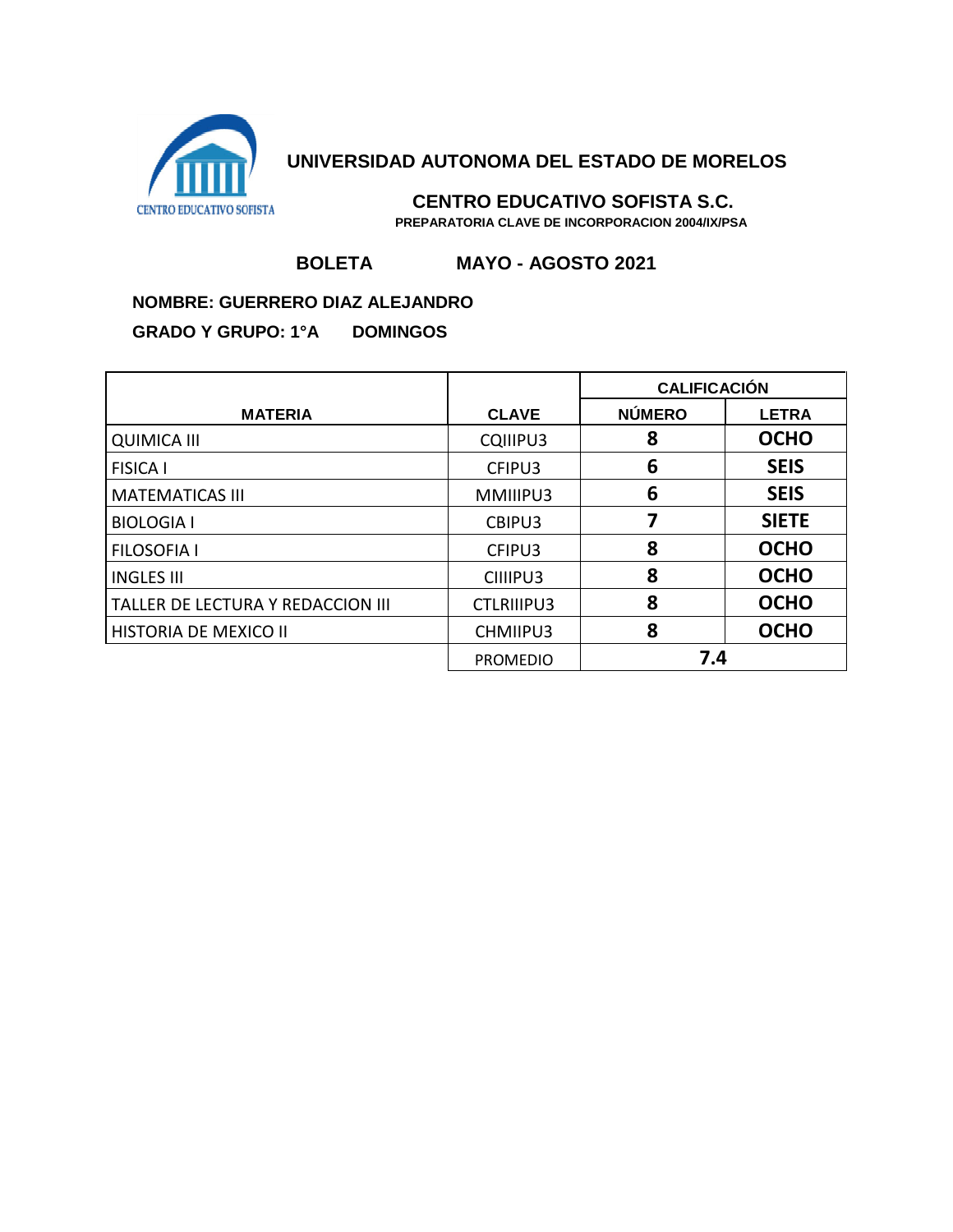

 **CENTRO EDUCATIVO SOFISTA S.C. PREPARATORIA CLAVE DE INCORPORACION 2004/IX/PSA**

## **BOLETA MAYO - AGOSTO 2021**

### **NOMBRE: JIMENEZ CRUZ JUAN CARLOS**

|                                          |                   | <b>CALIFICACIÓN</b> |              |
|------------------------------------------|-------------------|---------------------|--------------|
| <b>MATERIA</b>                           | <b>CLAVE</b>      | <b>NÚMERO</b>       | <b>LETRA</b> |
| <b>QUIMICA III</b>                       | CQIIIPU3          | 8                   | <b>OCHO</b>  |
| <b>FISICA I</b>                          | CFIPU3            | 6                   | <b>SEIS</b>  |
| <b>MATEMATICAS III</b>                   | MMIIIPU3          | 6                   | <b>SEIS</b>  |
| <b>BIOLOGIA I</b>                        | CBIPU3            |                     | <b>SIETE</b> |
| <b>FILOSOFIA I</b>                       | CFIPU3            | 8                   | <b>OCHO</b>  |
| <b>INGLES III</b>                        | CIIIPU3           | 8                   | <b>OCHO</b>  |
| <b>TALLER DE LECTURA Y REDACCION III</b> | <b>CTLRIIIPU3</b> | 8                   | <b>OCHO</b>  |
| HISTORIA DE MEXICO II                    | CHMIIPU3          | 8                   | <b>OCHO</b>  |
|                                          | <b>PROMEDIO</b>   | 7.4                 |              |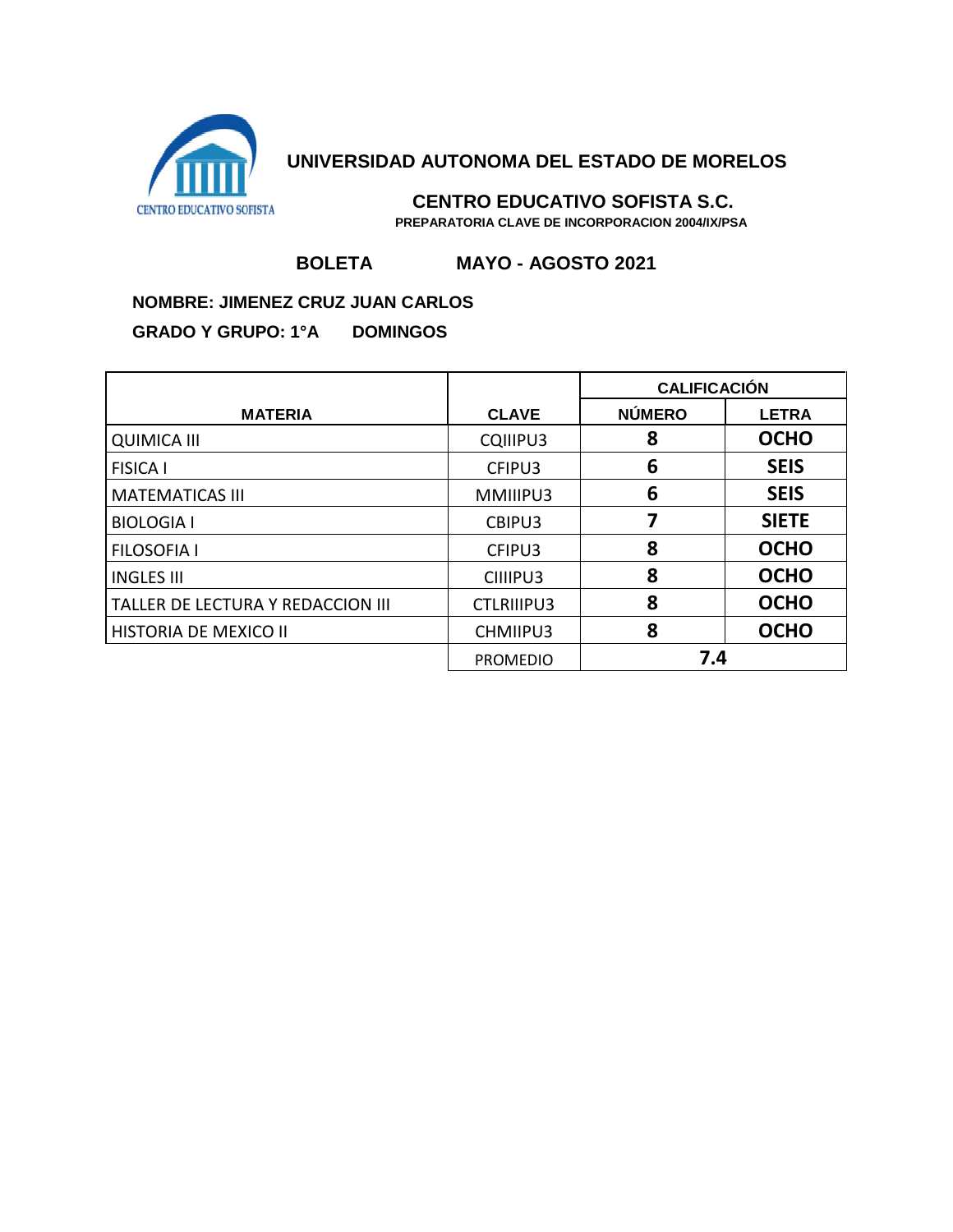

 **CENTRO EDUCATIVO SOFISTA S.C. PREPARATORIA CLAVE DE INCORPORACION 2004/IX/PSA**

# **BOLETA MAYO - AGOSTO 2021**

#### **NOMBRE: MALDONADO JUAREZ ERIK**

|                                   |                   | <b>CALIFICACIÓN</b> |              |
|-----------------------------------|-------------------|---------------------|--------------|
| <b>MATERIA</b>                    | <b>CLAVE</b>      | <b>NÚMERO</b>       | <b>LETRA</b> |
| <b>QUIMICA III</b>                | CQIIIPU3          | 8                   | <b>OCHO</b>  |
| <b>FISICA I</b>                   | CFIPU3            | 6                   | <b>SEIS</b>  |
| <b>MATEMATICAS III</b>            | MMIIIPU3          | 6                   | <b>SEIS</b>  |
| <b>BIOLOGIA I</b>                 | CBIPU3            |                     | <b>SIETE</b> |
| <b>FILOSOFIA I</b>                | CFIPU3            | 8                   | <b>OCHO</b>  |
| <b>INGLES III</b>                 | CIIIPU3           | 8                   | <b>OCHO</b>  |
| TALLER DE LECTURA Y REDACCION III | <b>CTLRIIIPU3</b> | 8                   | <b>OCHO</b>  |
| HISTORIA DE MEXICO II             | CHMIIPU3          | 8                   | <b>OCHO</b>  |
|                                   | <b>PROMEDIO</b>   | 7.4                 |              |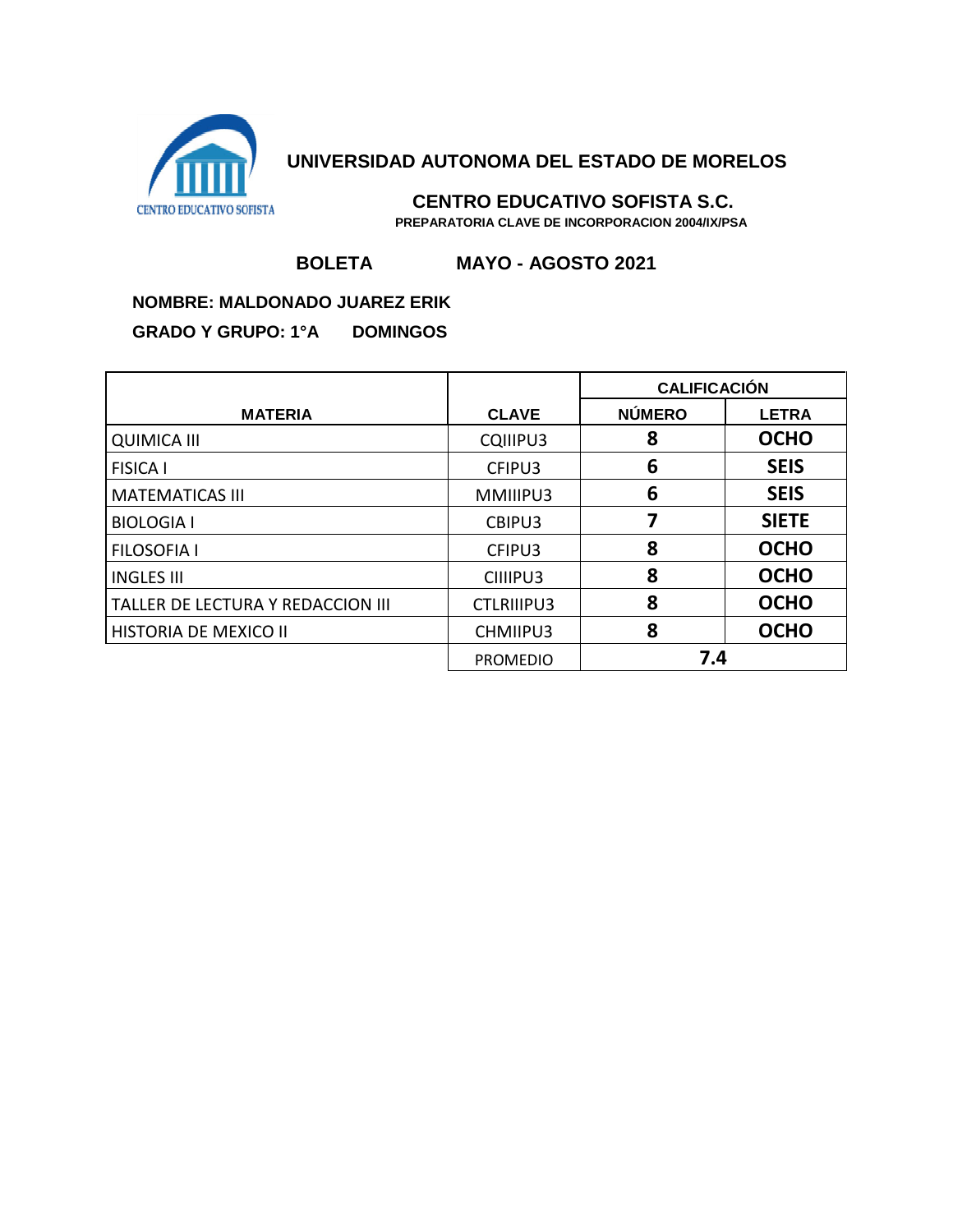

 **CENTRO EDUCATIVO SOFISTA S.C. PREPARATORIA CLAVE DE INCORPORACION 2004/IX/PSA**

# **BOLETA MAYO - AGOSTO 2021**

## **NOMBRE: MARTINEZ TEPOZTLAN SERGIO**

|                                   |                   | <b>CALIFICACIÓN</b> |              |
|-----------------------------------|-------------------|---------------------|--------------|
| <b>MATERIA</b>                    | <b>CLAVE</b>      | <b>NÚMERO</b>       | <b>LETRA</b> |
| <b>QUIMICA III</b>                | CQIIIPU3          | 5                   | <b>CINCO</b> |
| <b>FISICA I</b>                   | CFIPU3            | 5                   | <b>CINCO</b> |
| <b>MATEMATICAS III</b>            | MMIIIPU3          | 5                   | <b>CINCO</b> |
| <b>BIOLOGIA I</b>                 | CBIPU3            | 5                   | <b>CINCO</b> |
| <b>FILOSOFIA I</b>                | CFIPU3            | 5                   | <b>CINCO</b> |
| <b>INGLES III</b>                 | CIIIPU3           | 5                   | <b>CINCO</b> |
| TALLER DE LECTURA Y REDACCION III | <b>CTLRIIIPU3</b> | 5                   | <b>CINCO</b> |
| <b>HISTORIA DE MEXICO II</b>      | CHMIIPU3          | 5                   | <b>CINCO</b> |
|                                   | <b>PROMEDIO</b>   |                     |              |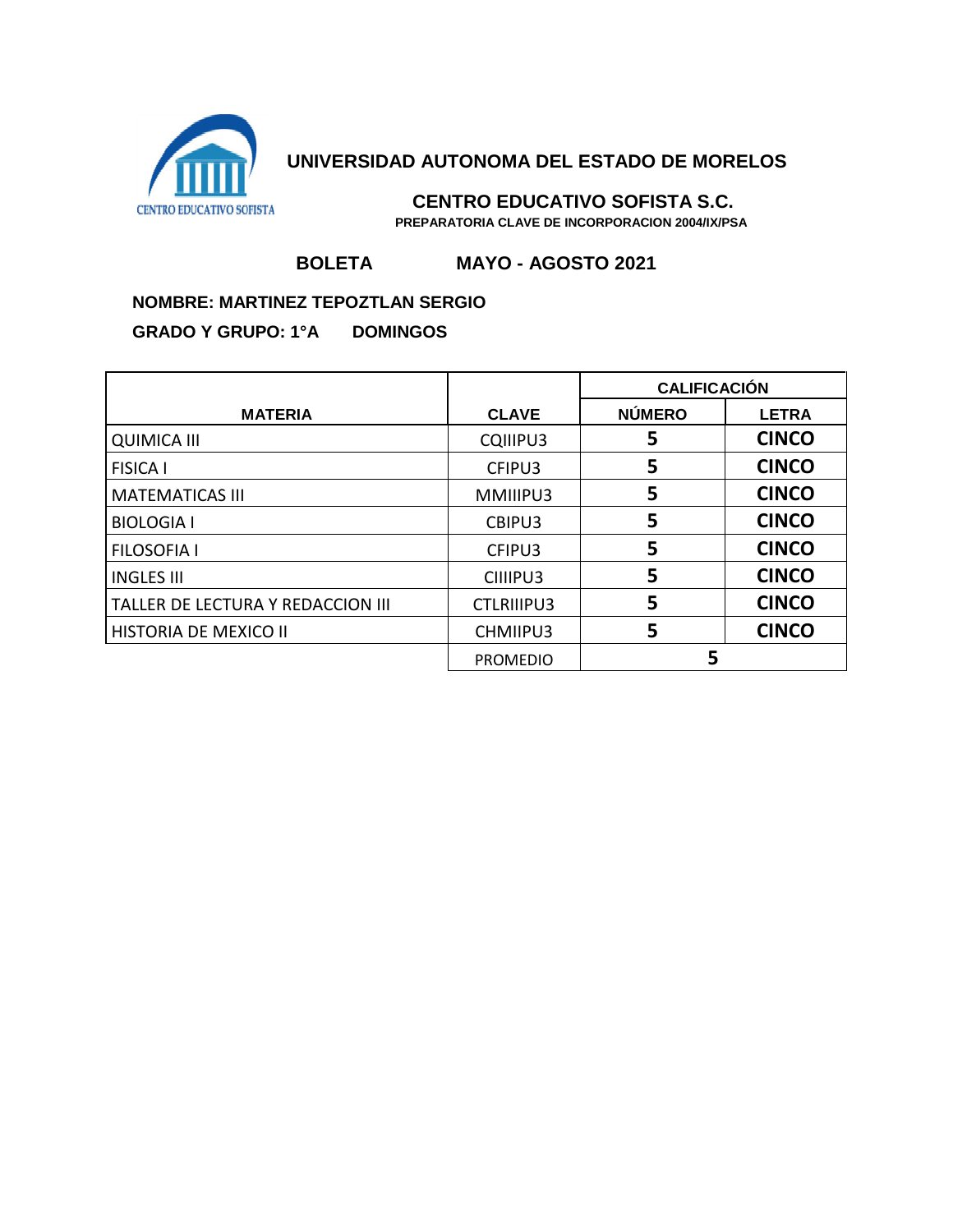

 **CENTRO EDUCATIVO SOFISTA S.C. PREPARATORIA CLAVE DE INCORPORACION 2004/IX/PSA**

# **BOLETA MAYO - AGOSTO 2021**

## **NOMBRE: MENDOZA MONTES EDGAR FERNANDO**

|                                   |                   | <b>CALIFICACIÓN</b> |              |
|-----------------------------------|-------------------|---------------------|--------------|
| <b>MATERIA</b>                    | <b>CLAVE</b>      | <b>NÚMERO</b>       | <b>LETRA</b> |
| <b>QUIMICA III</b>                | CQIIIPU3          | 5                   | <b>CINCO</b> |
| <b>FISICA I</b>                   | CFIPU3            | 5                   | <b>CINCO</b> |
| <b>MATEMATICAS III</b>            | MMIIIPU3          | 5                   | <b>CINCO</b> |
| <b>BIOLOGIA I</b>                 | CBIPU3            | 5                   | <b>CINCO</b> |
| <b>FILOSOFIA I</b>                | CFIPU3            | 5                   | <b>CINCO</b> |
| <b>INGLES III</b>                 | CIIIPU3           | 5                   | <b>CINCO</b> |
| TALLER DE LECTURA Y REDACCION III | <b>CTLRIIIPU3</b> | 5                   | <b>CINCO</b> |
| HISTORIA DE MEXICO II             | CHMIIPU3          | 5                   | <b>CINCO</b> |
|                                   | <b>PROMEDIO</b>   |                     |              |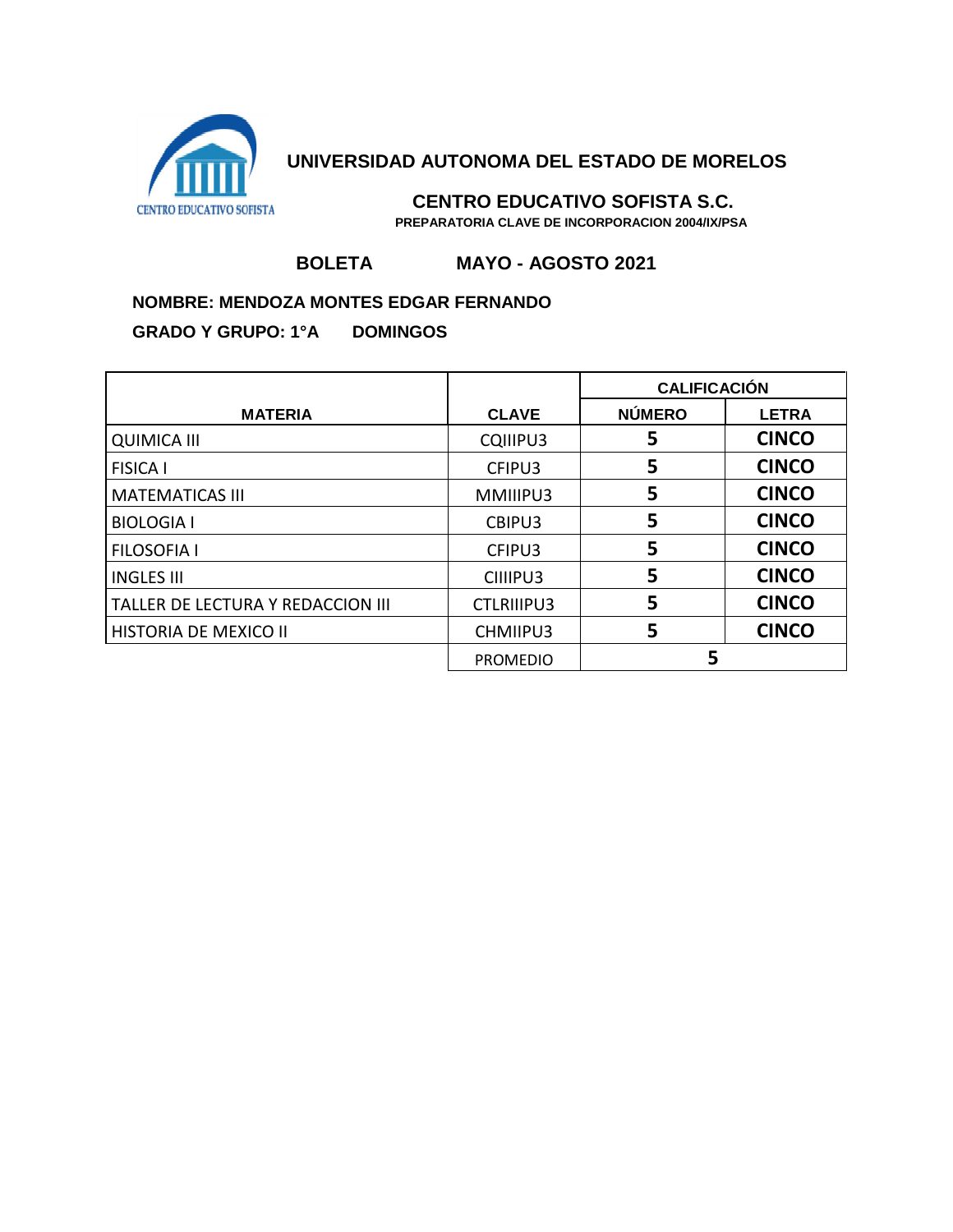

 **CENTRO EDUCATIVO SOFISTA S.C. PREPARATORIA CLAVE DE INCORPORACION 2004/IX/PSA**

## **BOLETA MAYO - AGOSTO 2021**

## **NOMBRE: MENDOZA MONTES MARIA GUADALUPE**

|                                          |                   | <b>CALIFICACIÓN</b> |              |
|------------------------------------------|-------------------|---------------------|--------------|
| <b>MATERIA</b>                           | <b>CLAVE</b>      | <b>NÚMERO</b>       | <b>LETRA</b> |
| <b>QUIMICA III</b>                       | CQIIIPU3          | 5                   | <b>CINCO</b> |
| <b>FISICA I</b>                          | CFIPU3            | 5                   | <b>CINCO</b> |
| <b>MATEMATICAS III</b>                   | MMIIIPU3          | 5                   | <b>CINCO</b> |
| <b>BIOLOGIA I</b>                        | CBIPU3            | 5                   | <b>CINCO</b> |
| <b>FILOSOFIA I</b>                       | CFIPU3            | 5                   | <b>CINCO</b> |
| <b>INGLES III</b>                        | CIIIPU3           | 5                   | <b>CINCO</b> |
| <b>TALLER DE LECTURA Y REDACCION III</b> | <b>CTLRIIIPU3</b> | 6                   | <b>SEIS</b>  |
| HISTORIA DE MEXICO II                    | CHMIIPU3          | 5                   | <b>CINCO</b> |
|                                          | <b>PROMEDIO</b>   | 5.1                 |              |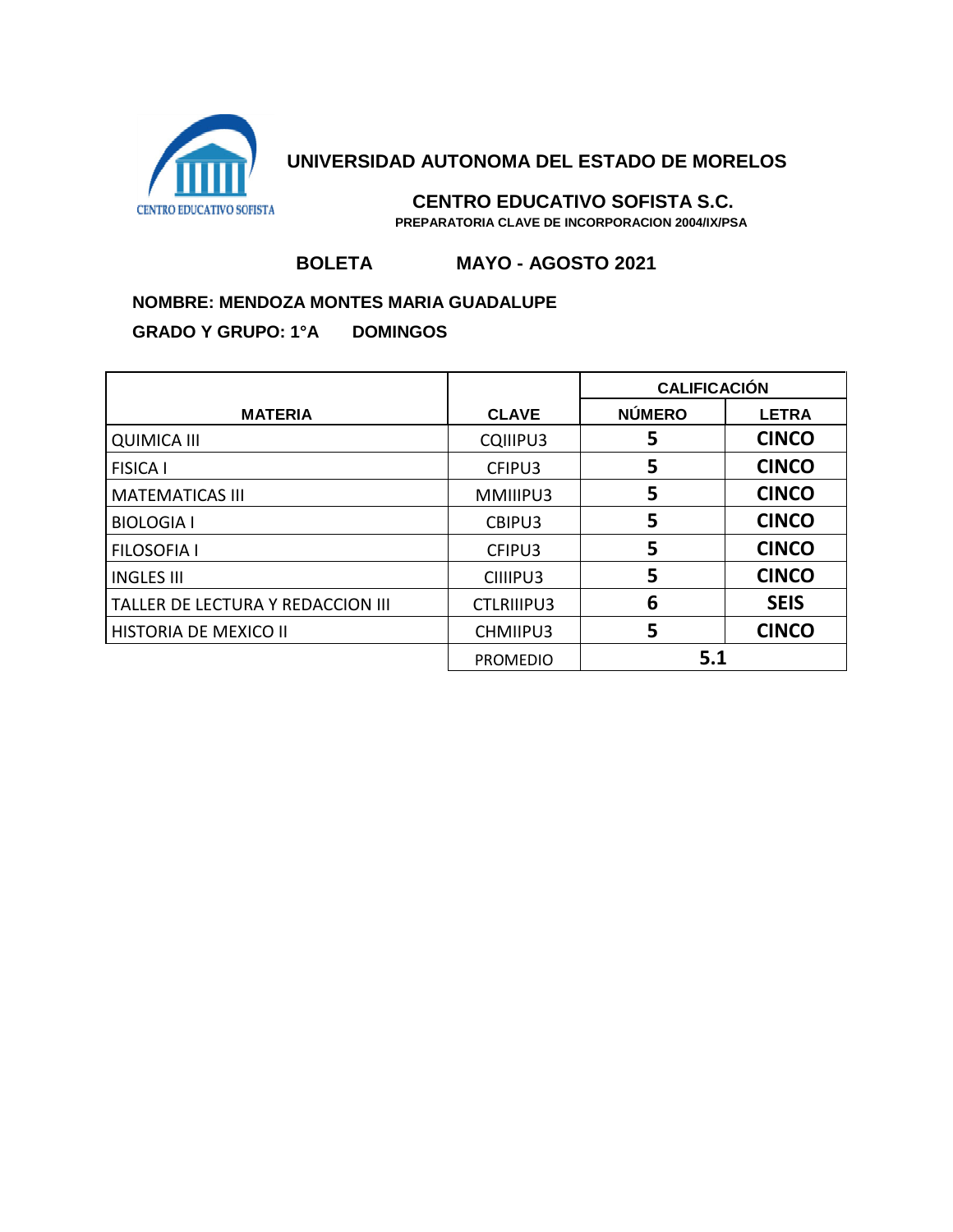

 **CENTRO EDUCATIVO SOFISTA S.C. PREPARATORIA CLAVE DE INCORPORACION 2004/IX/PSA**

# **BOLETA MAYO - AGOSTO 2021**

#### **NOMBRE: MORENO RAMIREZ DAVID**

|                                   |                   | <b>CALIFICACIÓN</b> |              |
|-----------------------------------|-------------------|---------------------|--------------|
| <b>MATERIA</b>                    | <b>CLAVE</b>      | <b>NÚMERO</b>       | <b>LETRA</b> |
| <b>QUIMICA III</b>                | CQIIIPU3          | 8                   | <b>OCHO</b>  |
| <b>FISICA I</b>                   | CFIPU3            | 6                   | <b>SEIS</b>  |
| <b>MATEMATICAS III</b>            | MMIIIPU3          | 6                   | <b>SEIS</b>  |
| <b>BIOLOGIA I</b>                 | CBIPU3            |                     | <b>SIETE</b> |
| <b>FILOSOFIA I</b>                | CFIPU3            | 8                   | <b>OCHO</b>  |
| <b>LINGLES III</b>                | CIIIPU3           | 8                   | <b>OCHO</b>  |
| TALLER DE LECTURA Y REDACCION III | <b>CTLRIIIPU3</b> | 8                   | <b>OCHO</b>  |
| HISTORIA DE MEXICO II             | CHMIIPU3          | 8                   | <b>OCHO</b>  |
|                                   | <b>PROMEDIO</b>   | 7.4                 |              |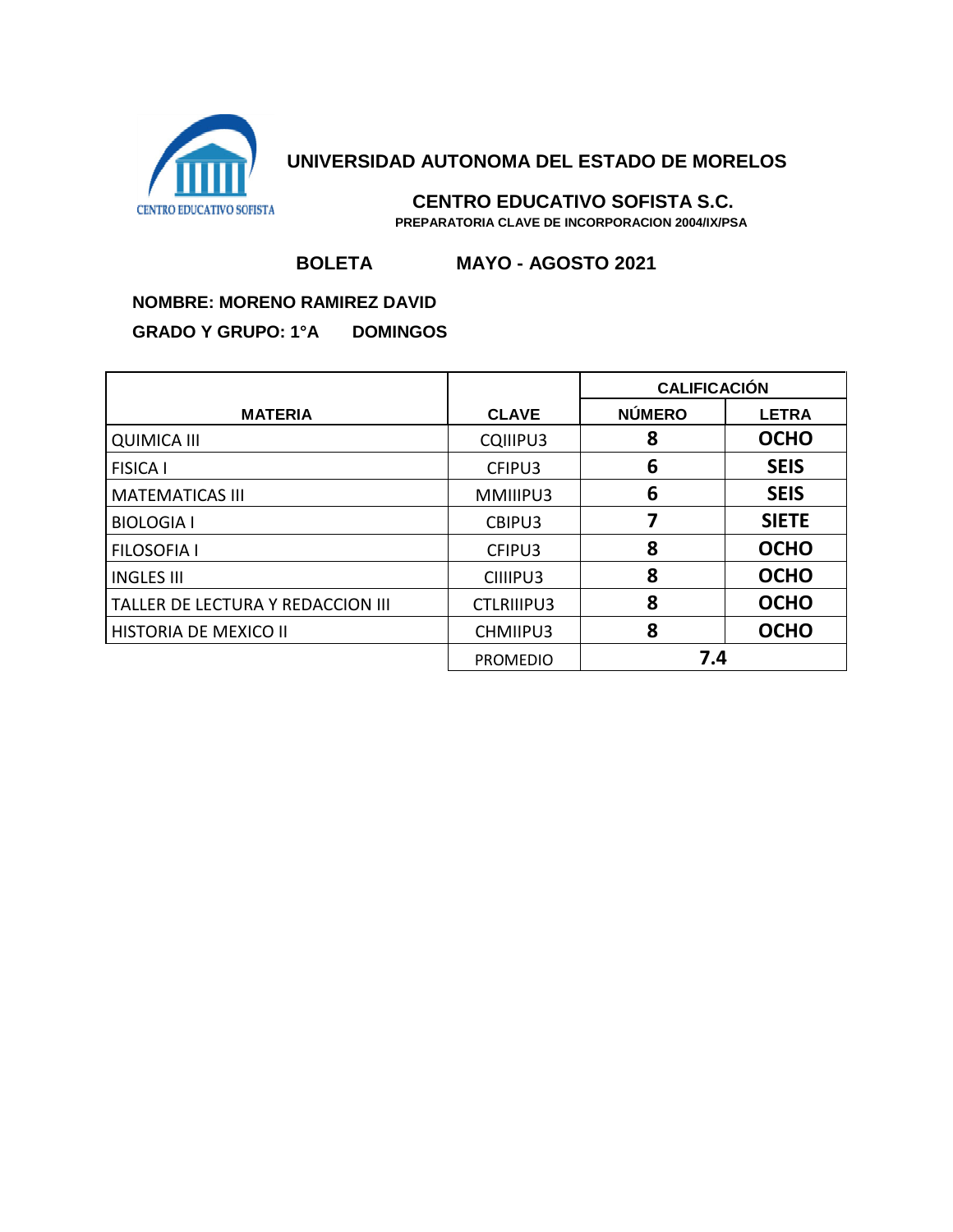

 **CENTRO EDUCATIVO SOFISTA S.C. PREPARATORIA CLAVE DE INCORPORACION 2004/IX/PSA**

# **BOLETA MAYO - AGOSTO 2021**

## **NOMBRE: MUÑOZ FLORENTINO BEATRIZ**

|                                   |                   | <b>CALIFICACIÓN</b> |              |
|-----------------------------------|-------------------|---------------------|--------------|
| <b>MATERIA</b>                    | <b>CLAVE</b>      | <b>NÚMERO</b>       | <b>LETRA</b> |
| <b>QUIMICA III</b>                | CQIIIPU3          | 8                   | <b>OCHO</b>  |
| <b>FISICA I</b>                   | CFIPU3            | 8                   | <b>OCHO</b>  |
| <b>MATEMATICAS III</b>            | MMIIIPU3          | 8                   | <b>OCHO</b>  |
| <b>BIOLOGIA I</b>                 | CBIPU3            | 8                   | <b>OCHO</b>  |
| <b>FILOSOFIA I</b>                | CFIPU3            | 8                   | <b>OCHO</b>  |
| <b>INGLES III</b>                 | CIIIPU3           | 8                   | <b>OCHO</b>  |
| TALLER DE LECTURA Y REDACCION III | <b>CTLRIIIPU3</b> | 8                   | <b>OCHO</b>  |
| <b>HISTORIA DE MEXICO II</b>      | CHMIIPU3          | 8                   | <b>OCHO</b>  |
|                                   | <b>PROMEDIO</b>   |                     |              |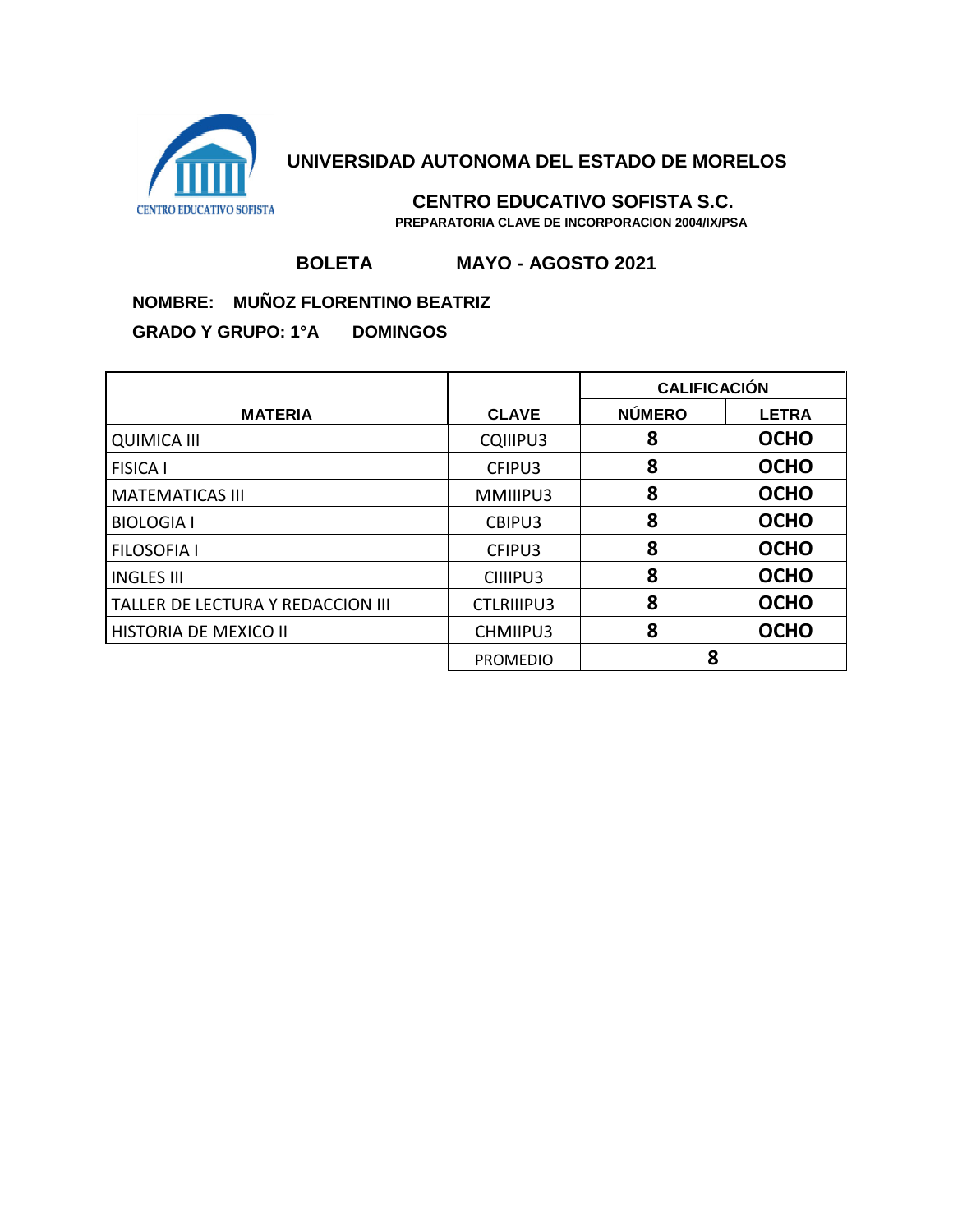

 **CENTRO EDUCATIVO SOFISTA S.C. PREPARATORIA CLAVE DE INCORPORACION 2004/IX/PSA**

## **BOLETA MAYO - AGOSTO 2021**

## **NOMBRE: NANDEZ VELEZ CINTHYA CAROLINA**

|                                   |                   | <b>CALIFICACIÓN</b> |              |
|-----------------------------------|-------------------|---------------------|--------------|
| <b>MATERIA</b>                    | <b>CLAVE</b>      | <b>NÚMERO</b>       | <b>LETRA</b> |
| <b>QUIMICA III</b>                | CQIIIPU3          | 8                   | <b>OCHO</b>  |
| <b>FISICA I</b>                   | CFIPU3            |                     | <b>SIETE</b> |
| <b>MATEMATICAS III</b>            | MMIIIPU3          | 6                   | <b>SEIS</b>  |
| <b>BIOLOGIA I</b>                 | CBIPU3            | 8                   | <b>OCHO</b>  |
| <b>FILOSOFIA I</b>                | CFIPU3            | 8                   | <b>OCHO</b>  |
| <b>INGLES III</b>                 | CIIIPU3           | 8                   | <b>OCHO</b>  |
| TALLER DE LECTURA Y REDACCION III | <b>CTLRIIIPU3</b> | 8                   | <b>OCHO</b>  |
| HISTORIA DE MEXICO II             | CHMIIPU3          | 8                   | <b>OCHO</b>  |
|                                   | <b>PROMEDIO</b>   | 7.6                 |              |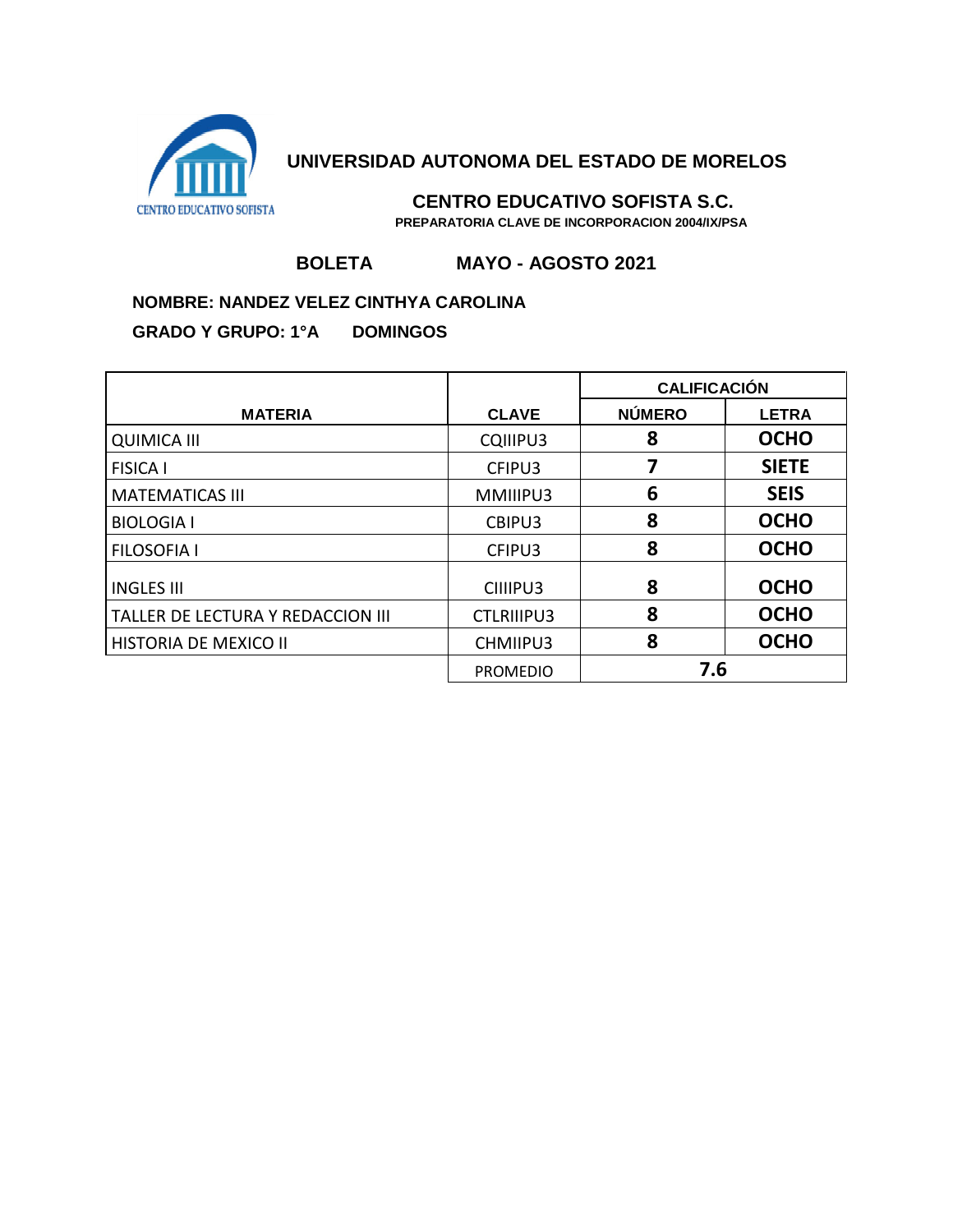

 **CENTRO EDUCATIVO SOFISTA S.C. PREPARATORIA CLAVE DE INCORPORACION 2004/IX/PSA**

# **BOLETA MAYO - AGOSTO 2021**

### **NOMBRE: NERI PINEDA JESHUA BRAHIM**

|                                   |                   | <b>CALIFICACIÓN</b> |              |
|-----------------------------------|-------------------|---------------------|--------------|
| <b>MATERIA</b>                    | <b>CLAVE</b>      | <b>NÚMERO</b>       | <b>LETRA</b> |
| <b>QUIMICA III</b>                | CQIIIPU3          | 6                   | <b>SEIS</b>  |
| <b>FISICA I</b>                   | CFIPU3            | 6                   | <b>SEIS</b>  |
| <b>MATEMATICAS III</b>            | MMIIIPU3          | 6                   | <b>SEIS</b>  |
| <b>BIOLOGIA I</b>                 | CBIPU3            | 6                   | <b>SEIS</b>  |
| <b>FILOSOFIA I</b>                | CFIPU3            | 6                   | <b>SEIS</b>  |
| <b>INGLES III</b>                 | CIIIPU3           | 6                   | <b>SEIS</b>  |
| TALLER DE LECTURA Y REDACCION III | <b>CTLRIIIPU3</b> | 6                   | <b>SEIS</b>  |
| HISTORIA DE MEXICO II             | CHMIIPU3          | 6                   | <b>SEIS</b>  |
|                                   | <b>PROMEDIO</b>   | 6                   |              |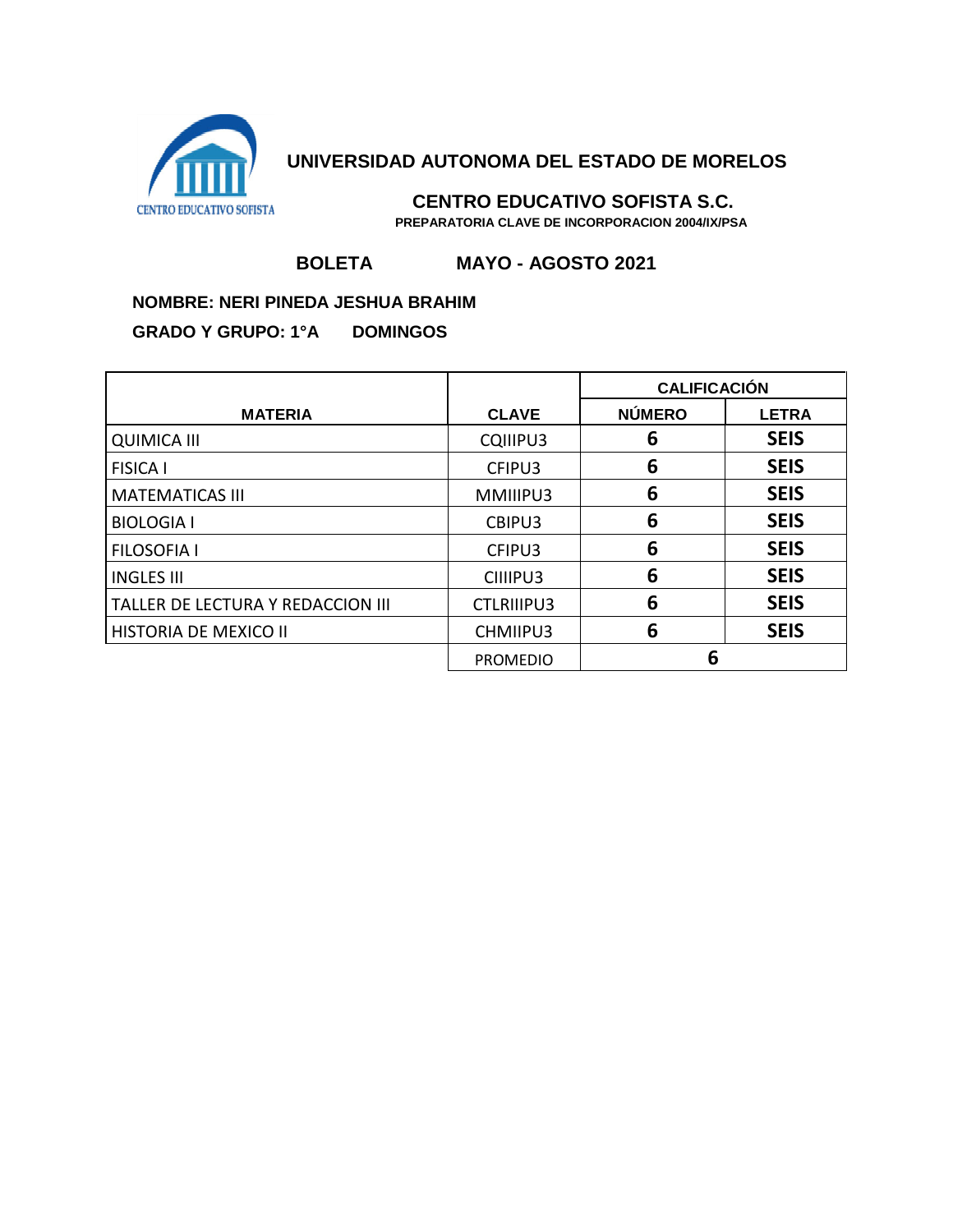

 **CENTRO EDUCATIVO SOFISTA S.C. PREPARATORIA CLAVE DE INCORPORACION 2004/IX/PSA**

# **BOLETA MAYO - AGOSTO 2021**

#### **NOMBRE: OJEDA SALDIVAR CLAUDIA**

|                                   |                   | <b>CALIFICACIÓN</b> |              |
|-----------------------------------|-------------------|---------------------|--------------|
| <b>MATERIA</b>                    | <b>CLAVE</b>      | <b>NÚMERO</b>       | <b>LETRA</b> |
| <b>QUIMICA III</b>                | CQIIIPU3          | 8                   | <b>OCHO</b>  |
| <b>FISICA I</b>                   | CFIPU3            |                     | <b>SIETE</b> |
| <b>MATEMATICAS III</b>            | MMIIIPU3          |                     | <b>SIETE</b> |
| <b>BIOLOGIA I</b>                 | CBIPU3            | 8                   | <b>OCHO</b>  |
| <b>FILOSOFIA I</b>                | CFIPU3            | 8                   | <b>OCHO</b>  |
| <b>INGLES III</b>                 | CIIIPU3           | 8                   | <b>OCHO</b>  |
| TALLER DE LECTURA Y REDACCION III | <b>CTLRIIIPU3</b> | 8                   | <b>OCHO</b>  |
| HISTORIA DE MEXICO II             | CHMIIPU3          | 8                   | <b>OCHO</b>  |
|                                   | <b>PROMEDIO</b>   | 7.8                 |              |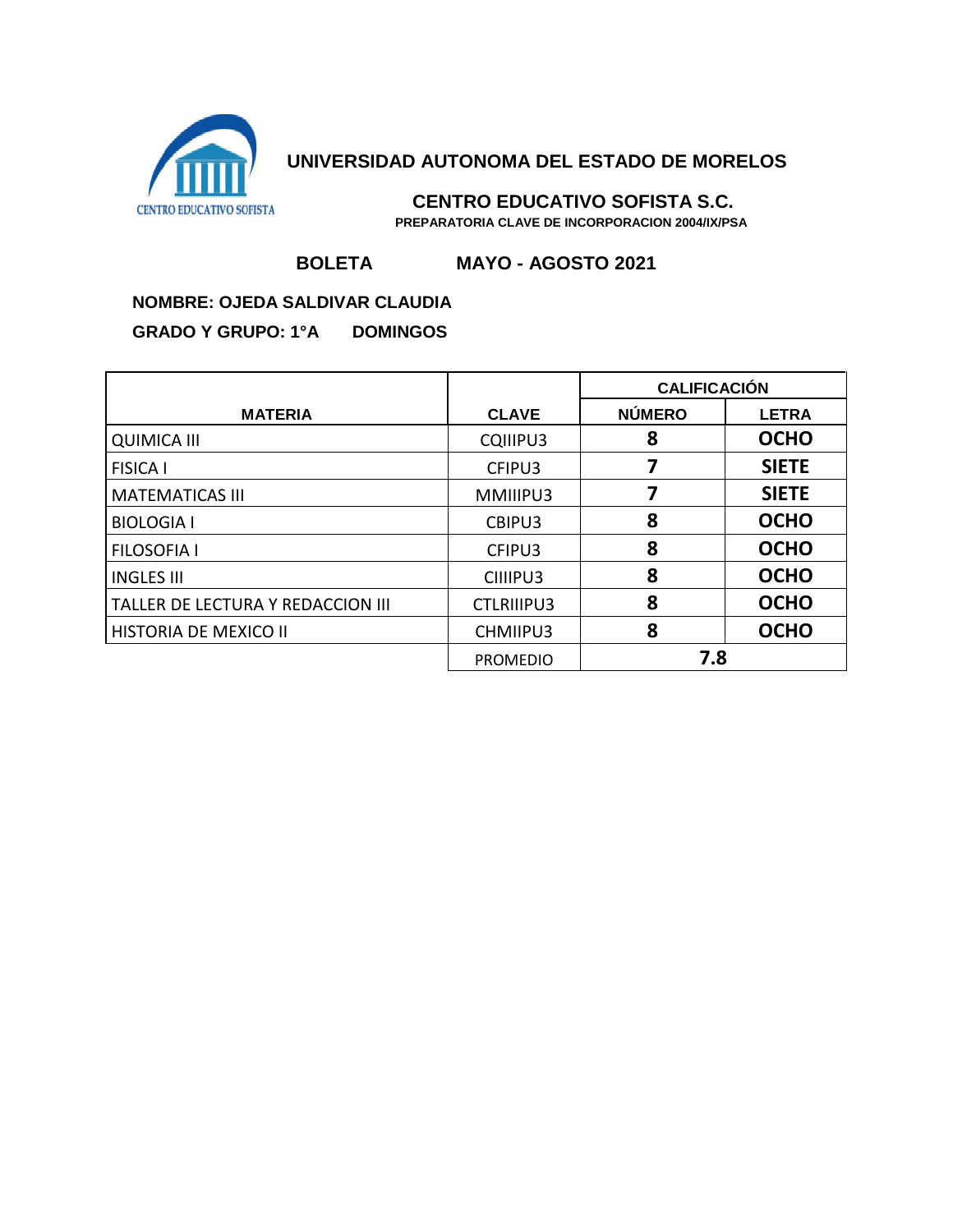

 **CENTRO EDUCATIVO SOFISTA S.C. PREPARATORIA CLAVE DE INCORPORACION 2004/IX/PSA**

## **BOLETA MAYO - AGOSTO 2021**

#### **NOMBRE: OLGUIN COVARRUBIAS KARLA VANESSA**

|                                   |                   | <b>CALIFICACIÓN</b> |              |
|-----------------------------------|-------------------|---------------------|--------------|
| <b>MATERIA</b>                    | <b>CLAVE</b>      | <b>NÚMERO</b>       | <b>LETRA</b> |
| <b>QUIMICA III</b>                | CQIIIPU3          | 8                   | <b>OCHO</b>  |
| <b>FISICA I</b>                   | CFIPU3            | 8                   | <b>OCHO</b>  |
| <b>MATEMATICAS III</b>            | MMIIIPU3          | 8                   | <b>OCHO</b>  |
| <b>BIOLOGIA I</b>                 | CBIPU3            | 8                   | <b>OCHO</b>  |
| <b>FILOSOFIA I</b>                | CFIPU3            | 8                   | <b>OCHO</b>  |
| <b>INGLES III</b>                 | CIIIPU3           | 8                   | <b>OCHO</b>  |
| TALLER DE LECTURA Y REDACCION III | <b>CTLRIIIPU3</b> | 8                   | <b>OCHO</b>  |
| <b>HISTORIA DE MEXICO II</b>      | CHMIIPU3          | 8                   | <b>OCHO</b>  |
|                                   | <b>PROMEDIO</b>   | 8                   |              |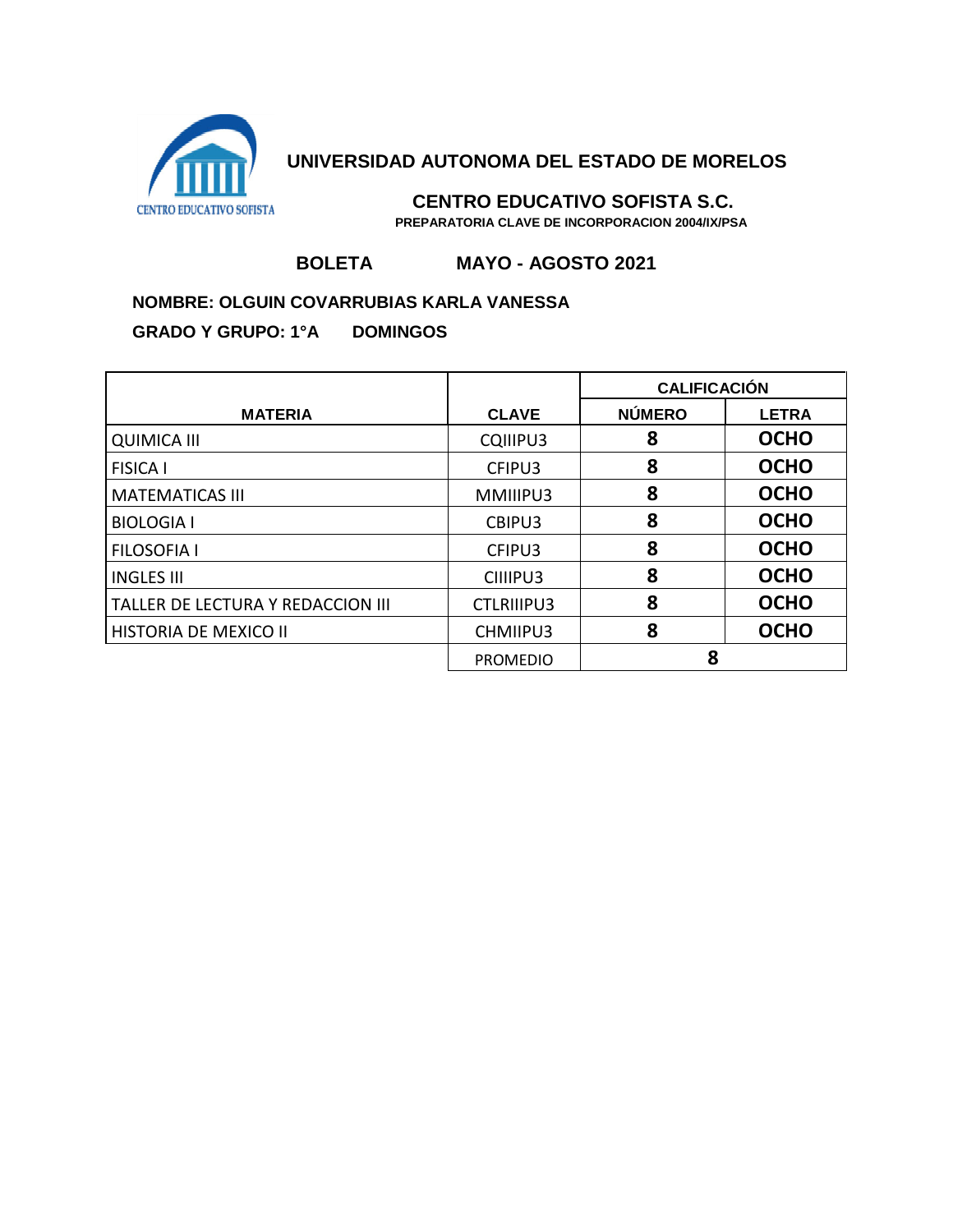

 **CENTRO EDUCATIVO SOFISTA S.C. PREPARATORIA CLAVE DE INCORPORACION 2004/IX/PSA**

## **BOLETA MAYO - AGOSTO 2021**

### **NOMBRE: PEREA LOPEZ JORGE MANUEL**

|                                          |                   | <b>CALIFICACIÓN</b> |              |
|------------------------------------------|-------------------|---------------------|--------------|
| <b>MATERIA</b>                           | <b>CLAVE</b>      | <b>NÚMERO</b>       | <b>LETRA</b> |
| <b>QUIMICA III</b>                       | CQIIIPU3          | 8                   | <b>OCHO</b>  |
| <b>FISICA I</b>                          | CFIPU3            |                     | <b>SIETE</b> |
| <b>MATEMATICAS III</b>                   | MMIIIPU3          |                     | <b>SIETE</b> |
| <b>BIOLOGIA I</b>                        | CBIPU3            | 8                   | <b>OCHO</b>  |
| l filosofia i                            | CFIPU3            | 8                   | <b>OCHO</b>  |
| <b>INGLES III</b>                        | CIIIPU3           | 8                   | <b>OCHO</b>  |
| <b>TALLER DE LECTURA Y REDACCION III</b> | <b>CTLRIIIPU3</b> | 8                   | <b>OCHO</b>  |
| HISTORIA DE MEXICO II                    | CHMIIPU3          | 8                   | <b>OCHO</b>  |
|                                          | <b>PROMEDIO</b>   | 7.8                 |              |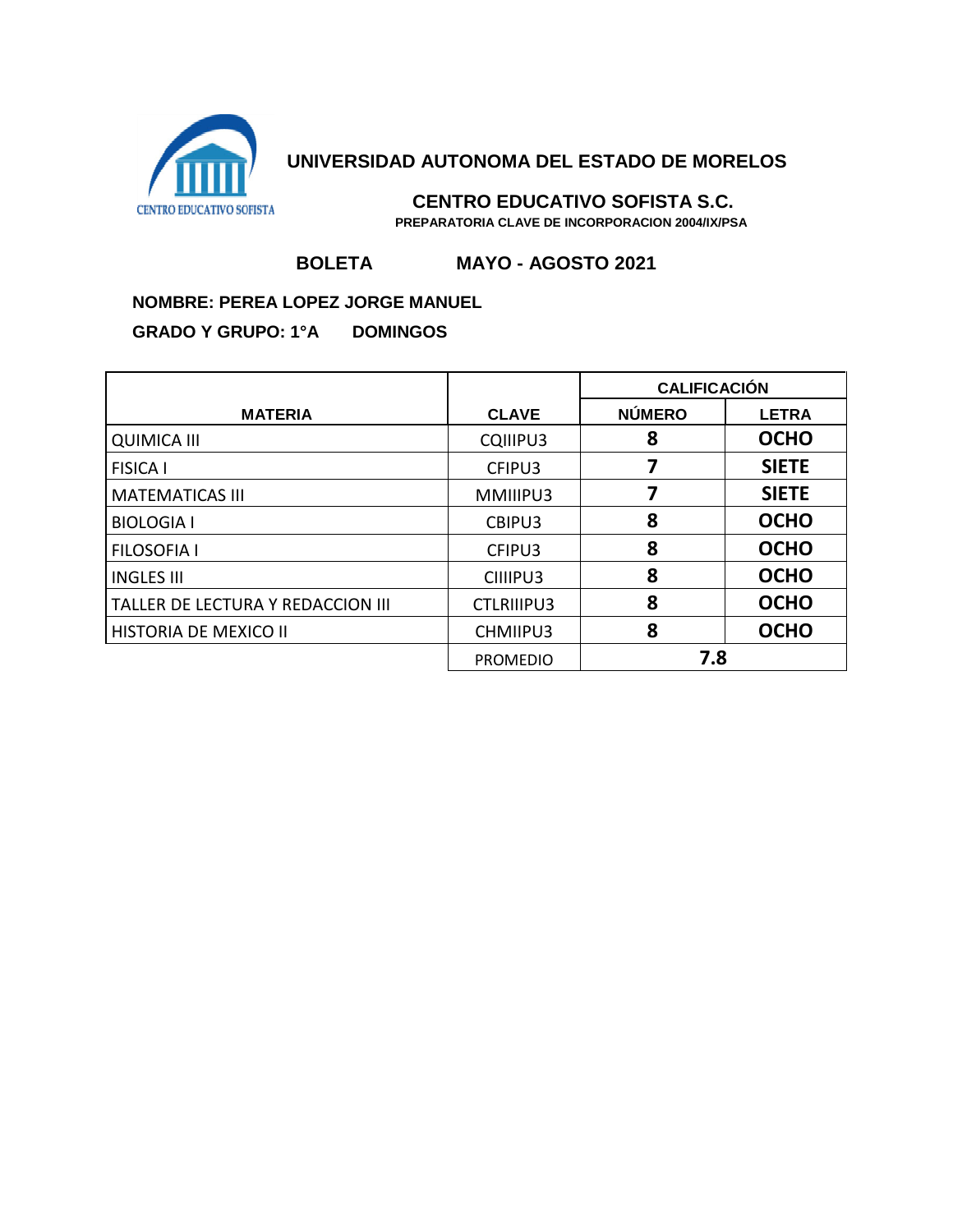

 **CENTRO EDUCATIVO SOFISTA S.C. PREPARATORIA CLAVE DE INCORPORACION 2004/IX/PSA**

# **BOLETA MAYO - AGOSTO 2021**

## **NOMBRE: RODRIGUEZ JIMENEZ ALEXIA LORENA**

|                                   |                   | <b>CALIFICACIÓN</b> |              |
|-----------------------------------|-------------------|---------------------|--------------|
| <b>MATERIA</b>                    | <b>CLAVE</b>      | <b>NÚMERO</b>       | <b>LETRA</b> |
| <b>QUIMICA III</b>                | CQIIIPU3          | 8                   | <b>OCHO</b>  |
| <b>FISICA I</b>                   | CFIPU3            | 6                   | <b>SEIS</b>  |
| <b>MATEMATICAS III</b>            | MMIIIPU3          | 6                   | <b>SEIS</b>  |
| <b>BIOLOGIA I</b>                 | CBIPU3            | 8                   | <b>OCHO</b>  |
| <b>FILOSOFIA I</b>                | CFIPU3            | 8                   | <b>OCHO</b>  |
| <b>INGLES III</b>                 | CIIIPU3           | 8                   | <b>OCHO</b>  |
| TALLER DE LECTURA Y REDACCION III | <b>CTLRIIIPU3</b> | 8                   | <b>OCHO</b>  |
| HISTORIA DE MEXICO II             | CHMIIPU3          | 8                   | <b>OCHO</b>  |
|                                   | <b>PROMEDIO</b>   | 7.5                 |              |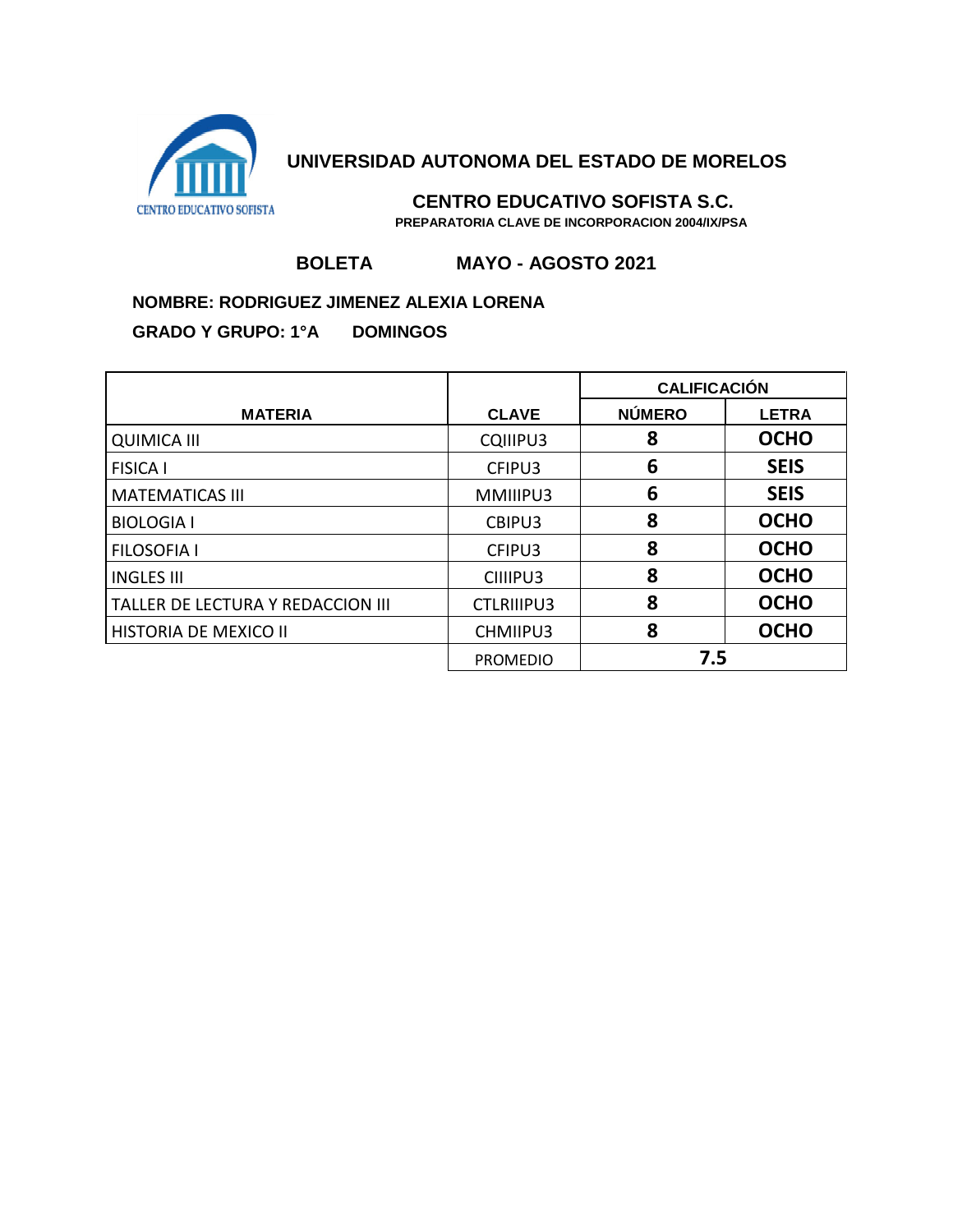

 **CENTRO EDUCATIVO SOFISTA S.C. PREPARATORIA CLAVE DE INCORPORACION 2004/IX/PSA**

# **BOLETA MAYO - AGOSTO 2021**

### **NOMBRE: ROJAS HERNANDEZ JULISSA**

|                                   |                   | <b>CALIFICACIÓN</b> |              |
|-----------------------------------|-------------------|---------------------|--------------|
| <b>MATERIA</b>                    | <b>CLAVE</b>      | <b>NÚMERO</b>       | <b>LETRA</b> |
| <b>QUIMICA III</b>                | CQIIIPU3          | 8                   | <b>OCHO</b>  |
| <b>FISICA I</b>                   | CFIPU3            | 6                   | <b>SEIS</b>  |
| <b>MATEMATICAS III</b>            | MMIIIPU3          | 6                   | <b>SEIS</b>  |
| <b>BIOLOGIA I</b>                 | CBIPU3            | 8                   | <b>OCHO</b>  |
| <b>FILOSOFIA I</b>                | CFIPU3            | 8                   | <b>OCHO</b>  |
| <b>LINGLES III</b>                | CIIIPU3           | 8                   | <b>OCHO</b>  |
| TALLER DE LECTURA Y REDACCION III | <b>CTLRIIIPU3</b> | 8                   | <b>OCHO</b>  |
| HISTORIA DE MEXICO II             | CHMIIPU3          | 8                   | <b>OCHO</b>  |
|                                   | <b>PROMEDIO</b>   | 7.5                 |              |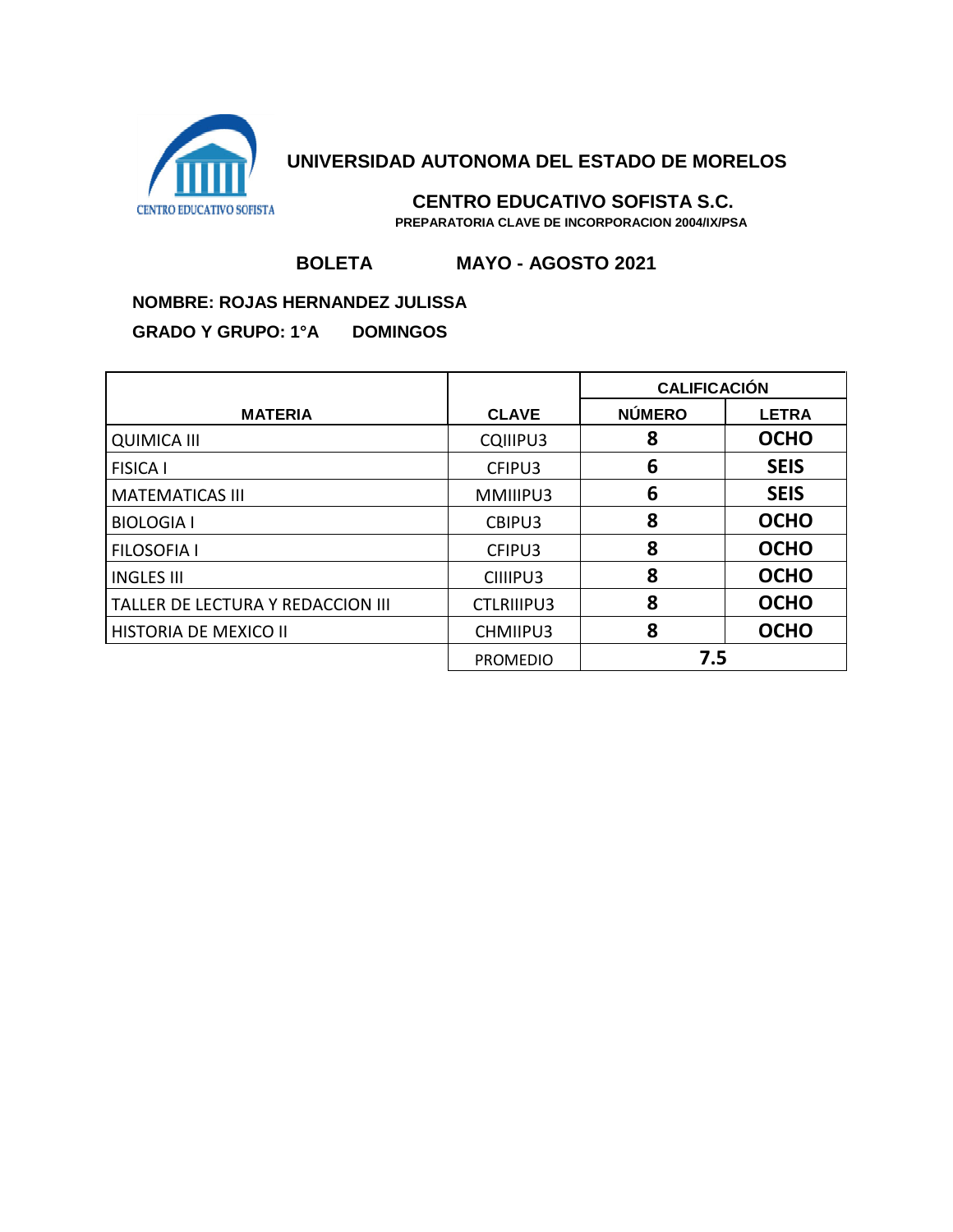

 **CENTRO EDUCATIVO SOFISTA S.C. PREPARATORIA CLAVE DE INCORPORACION 2004/IX/PSA**

# **BOLETA MAYO - AGOSTO 2021**

### **NOMBRE: SALAYA VALENCIA MARTIN**

|                                   |                   | <b>CALIFICACIÓN</b> |              |
|-----------------------------------|-------------------|---------------------|--------------|
| <b>MATERIA</b>                    | <b>CLAVE</b>      | <b>NÚMERO</b>       | <b>LETRA</b> |
| <b>QUIMICA III</b>                | CQIIIPU3          | 5                   | <b>CINCO</b> |
| <b>FISICA I</b>                   | CFIPU3            | 5                   | <b>CINCO</b> |
| <b>MATEMATICAS III</b>            | MMIIIPU3          | 5                   | <b>CINCO</b> |
| <b>BIOLOGIA I</b>                 | CBIPU3            | 5                   | <b>CINCO</b> |
| <b>FILOSOFIA I</b>                | CFIPU3            | 5                   | <b>CINCO</b> |
| <b>INGLES III</b>                 | CIIIPU3           | 5                   | <b>CINCO</b> |
| TALLER DE LECTURA Y REDACCION III | <b>CTLRIIIPU3</b> | 5                   | <b>CINCO</b> |
| <b>HISTORIA DE MEXICO II</b>      | CHMIIPU3          | 5                   | <b>CINCO</b> |
|                                   | <b>PROMEDIO</b>   |                     |              |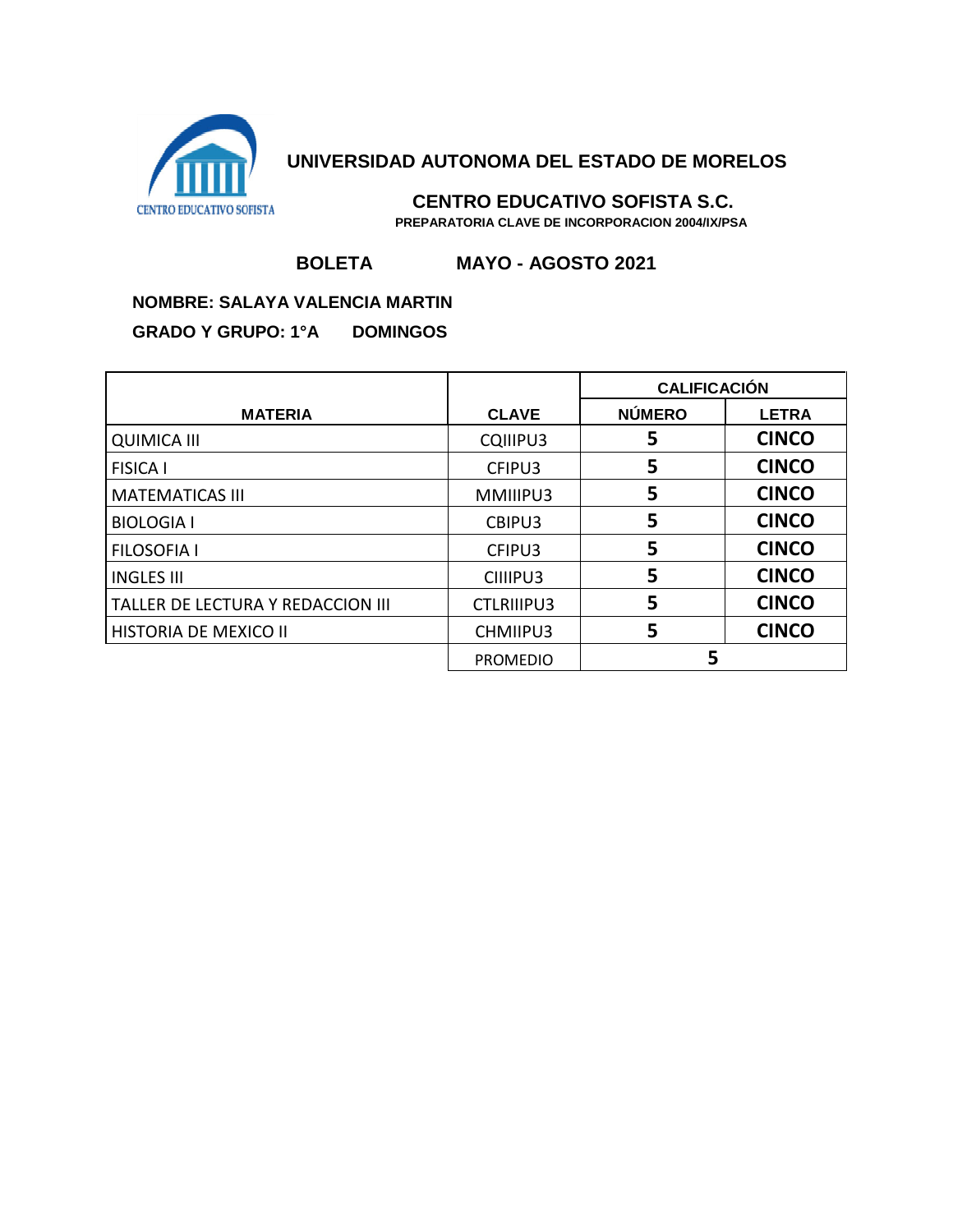

 **CENTRO EDUCATIVO SOFISTA S.C. PREPARATORIA CLAVE DE INCORPORACION 2004/IX/PSA**

# **BOLETA MAYO - AGOSTO 2021**

#### **NOMBRE: SALAZAR ROMAN YUNELLY**

|                                   |                   | <b>CALIFICACIÓN</b> |              |
|-----------------------------------|-------------------|---------------------|--------------|
| <b>MATERIA</b>                    | <b>CLAVE</b>      | <b>NÚMERO</b>       | <b>LETRA</b> |
| <b>QUIMICA III</b>                | CQIIIPU3          | 5                   | <b>CINCO</b> |
| <b>FISICA I</b>                   | CFIPU3            | 5                   | <b>CINCO</b> |
| <b>MATEMATICAS III</b>            | MMIIIPU3          | 5                   | <b>CINCO</b> |
| <b>BIOLOGIA I</b>                 | CBIPU3            | 5                   | <b>CINCO</b> |
| <b>FILOSOFIA I</b>                | CFIPU3            | 5                   | <b>CINCO</b> |
| <b>INGLES III</b>                 | CIIIPU3           | 5                   | <b>CINCO</b> |
| TALLER DE LECTURA Y REDACCION III | <b>CTLRIIIPU3</b> | 5                   | <b>CINCO</b> |
| HISTORIA DE MEXICO II             | CHMIIPU3          | 5                   | <b>CINCO</b> |
|                                   | <b>PROMEDIO</b>   |                     |              |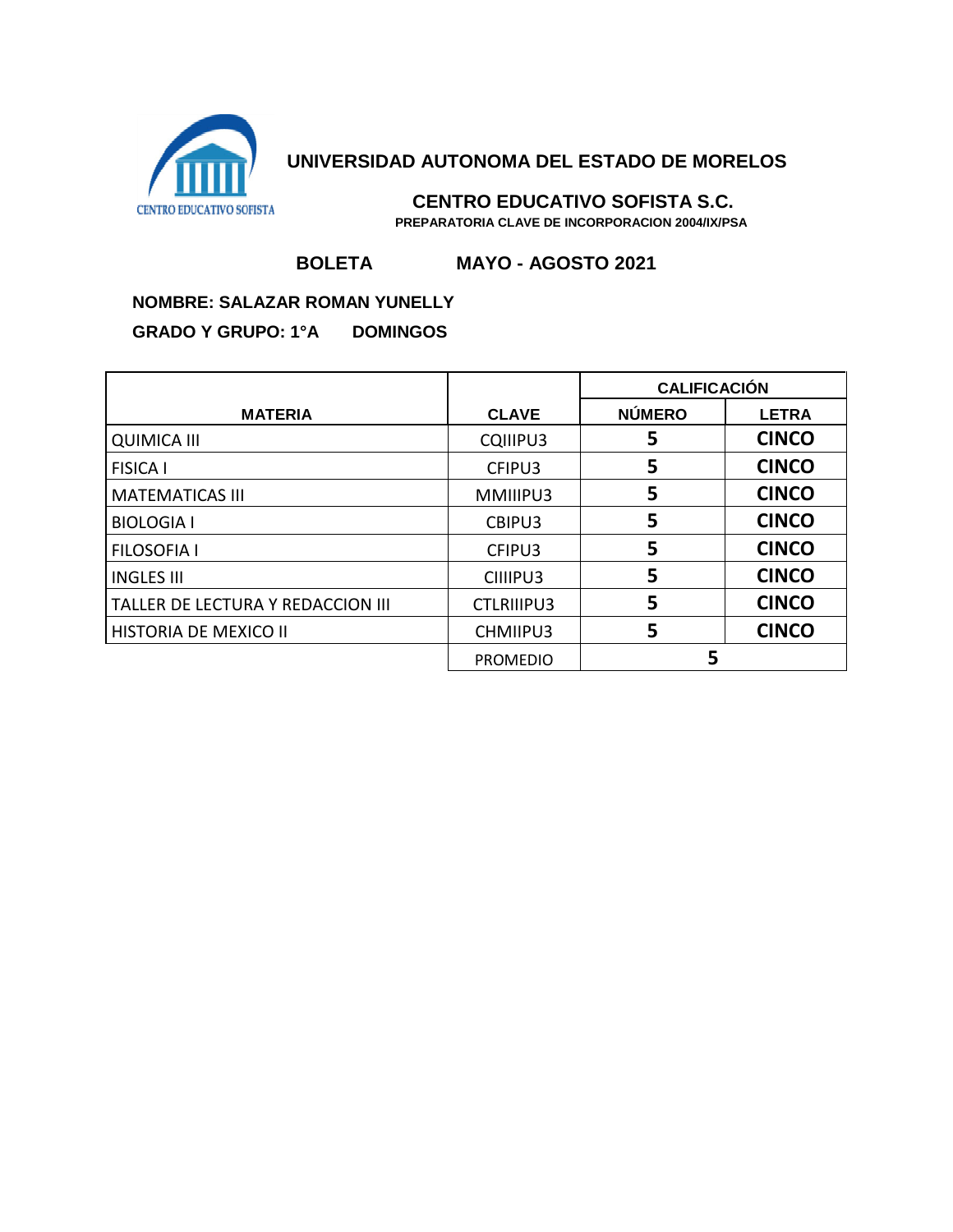

 **CENTRO EDUCATIVO SOFISTA S.C. PREPARATORIA CLAVE DE INCORPORACION 2004/IX/PSA**

# **BOLETA MAYO - AGOSTO 2021**

#### **NOMBRE: SANCHEZ LEON ELIAS**

|                                   |                   | <b>CALIFICACIÓN</b> |              |
|-----------------------------------|-------------------|---------------------|--------------|
| <b>MATERIA</b>                    | <b>CLAVE</b>      | <b>NÚMERO</b>       | <b>LETRA</b> |
| <b>QUIMICA III</b>                | CQIIIPU3          | 5                   | <b>CINCO</b> |
| <b>FISICA I</b>                   | CFIPU3            | 5                   | <b>CINCO</b> |
| <b>MATEMATICAS III</b>            | MMIIIPU3          | 5                   | <b>CINCO</b> |
| <b>BIOLOGIA I</b>                 | CBIPU3            | 5                   | <b>CINCO</b> |
| <b>FILOSOFIA I</b>                | CFIPU3            | 5                   | <b>CINCO</b> |
| <b>INGLES III</b>                 | CIIIPU3           | 5                   | <b>CINCO</b> |
| TALLER DE LECTURA Y REDACCION III | <b>CTLRIIIPU3</b> | 5                   | <b>CINCO</b> |
| HISTORIA DE MEXICO II             | CHMIIPU3          | 5                   | <b>CINCO</b> |
|                                   | <b>PROMEDIO</b>   |                     |              |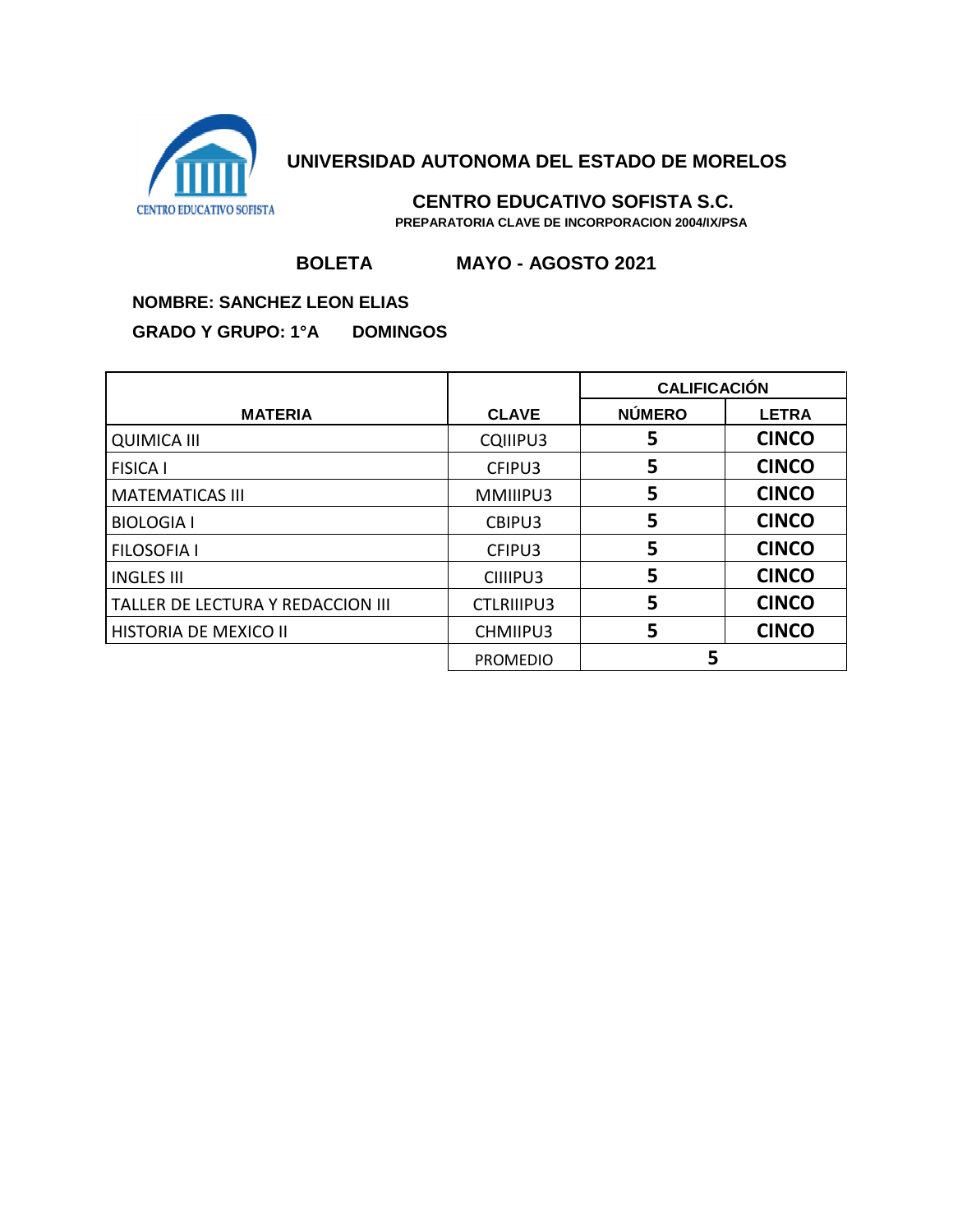

 **CENTRO EDUCATIVO SOFISTA S.C. PREPARATORIA CLAVE DE INCORPORACION 2004/IX/PSA**

# **BOLETA MAYO - AGOSTO 2021**

### **NOMBRE: CASTILLO CASTAÑEDA ARMANDO**

|                                   |                   | <b>CALIFICACIÓN</b> |              |
|-----------------------------------|-------------------|---------------------|--------------|
| <b>MATERIA</b>                    | <b>CLAVE</b>      | <b>NÚMERO</b>       | <b>LETRA</b> |
| <b>QUIMICA III</b>                | CQIIIPU3          |                     | <b>SIETE</b> |
| <b>FISICA I</b>                   | CFIPU3            | 6                   | <b>SEIS</b>  |
| <b>MATEMATICAS III</b>            | MMIIIPU3          | 6                   | <b>SEIS</b>  |
| <b>BIOLOGIA I</b>                 | CBIPU3            |                     | <b>SIETE</b> |
| <b>FILOSOFIA I</b>                | CFIPU3            | 8                   | <b>OCHO</b>  |
| <b>INGLES III</b>                 | CIIIPU3           | 8                   | <b>OCHO</b>  |
| TALLER DE LECTURA Y REDACCION III | <b>CTLRIIIPU3</b> |                     | <b>SIETE</b> |
| HISTORIA DE MEXICO II             | CHMIIPU3          |                     | <b>SIETE</b> |
|                                   | <b>PROMEDIO</b>   |                     |              |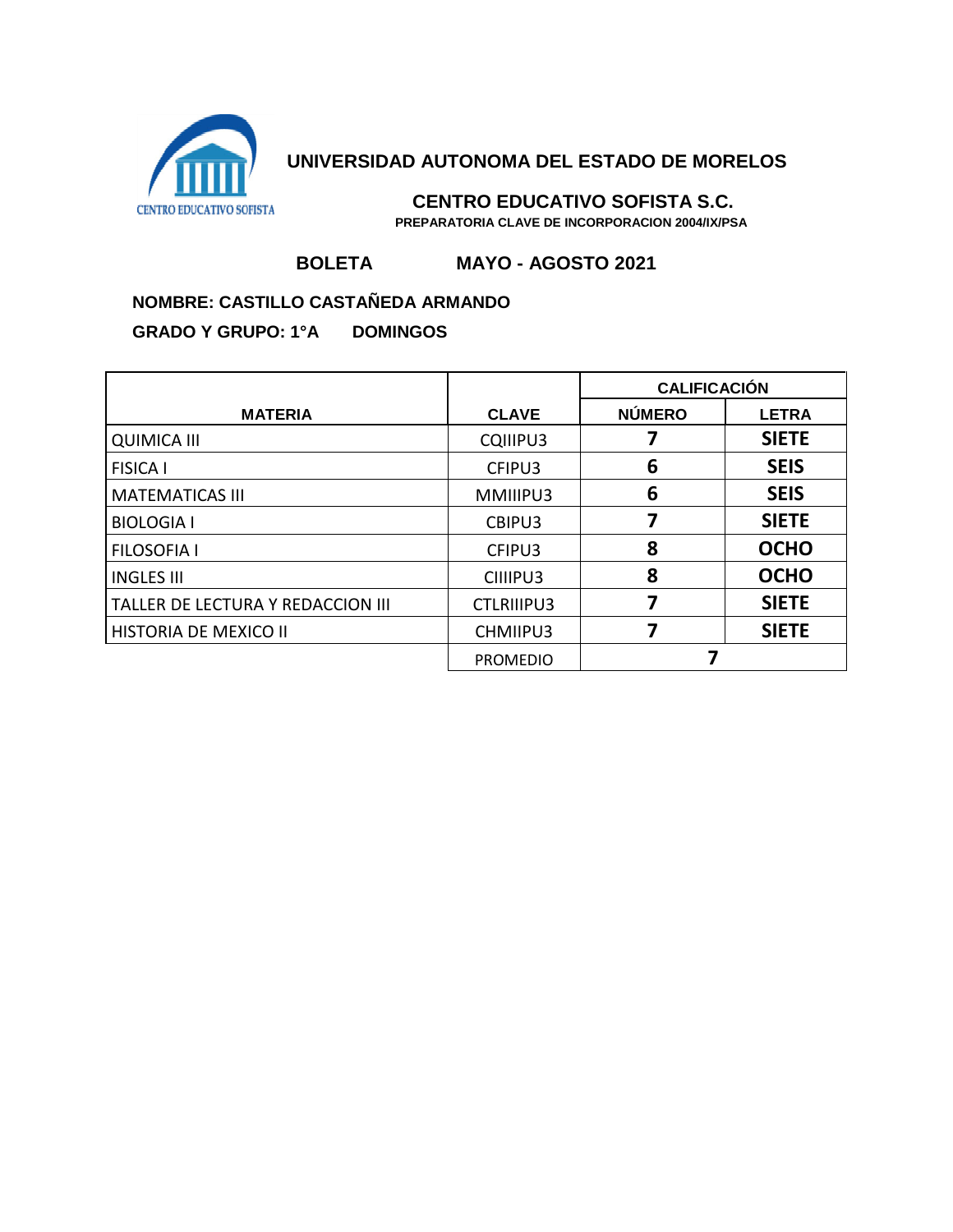

 **CENTRO EDUCATIVO SOFISTA S.C. PREPARATORIA CLAVE DE INCORPORACION 2004/IX/PSA**

## **BOLETA MAYO - AGOSTO 2021**

## **NOMBRE: JUAREZ VILLAGOMEZ ROSARIO**

|                                   |                   | <b>CALIFICACIÓN</b> |              |
|-----------------------------------|-------------------|---------------------|--------------|
| <b>MATERIA</b>                    | <b>CLAVE</b>      | <b>NÚMERO</b>       | <b>LETRA</b> |
| <b>QUIMICA III</b>                | CQIIIPU3          | 5                   | <b>CINCO</b> |
| <b>FISICA I</b>                   | CFIPU3            | 5                   | <b>CINCO</b> |
| <b>MATEMATICAS III</b>            | MMIIIPU3          | 5                   | <b>CINCO</b> |
| <b>BIOLOGIA I</b>                 | CBIPU3            | 5                   | <b>CINCO</b> |
| <b>FILOSOFIA I</b>                | CFIPU3            | 5                   | <b>CINCO</b> |
| <b>INGLES III</b>                 | CIIIPU3           | 6                   | <b>SEIS</b>  |
| TALLER DE LECTURA Y REDACCION III | <b>CTLRIIIPU3</b> |                     | <b>SIETE</b> |
| <b>HISTORIA DE MEXICO II</b>      | CHMIIPU3          | 5                   | <b>CINCO</b> |
|                                   | <b>PROMEDIO</b>   | 5.4                 |              |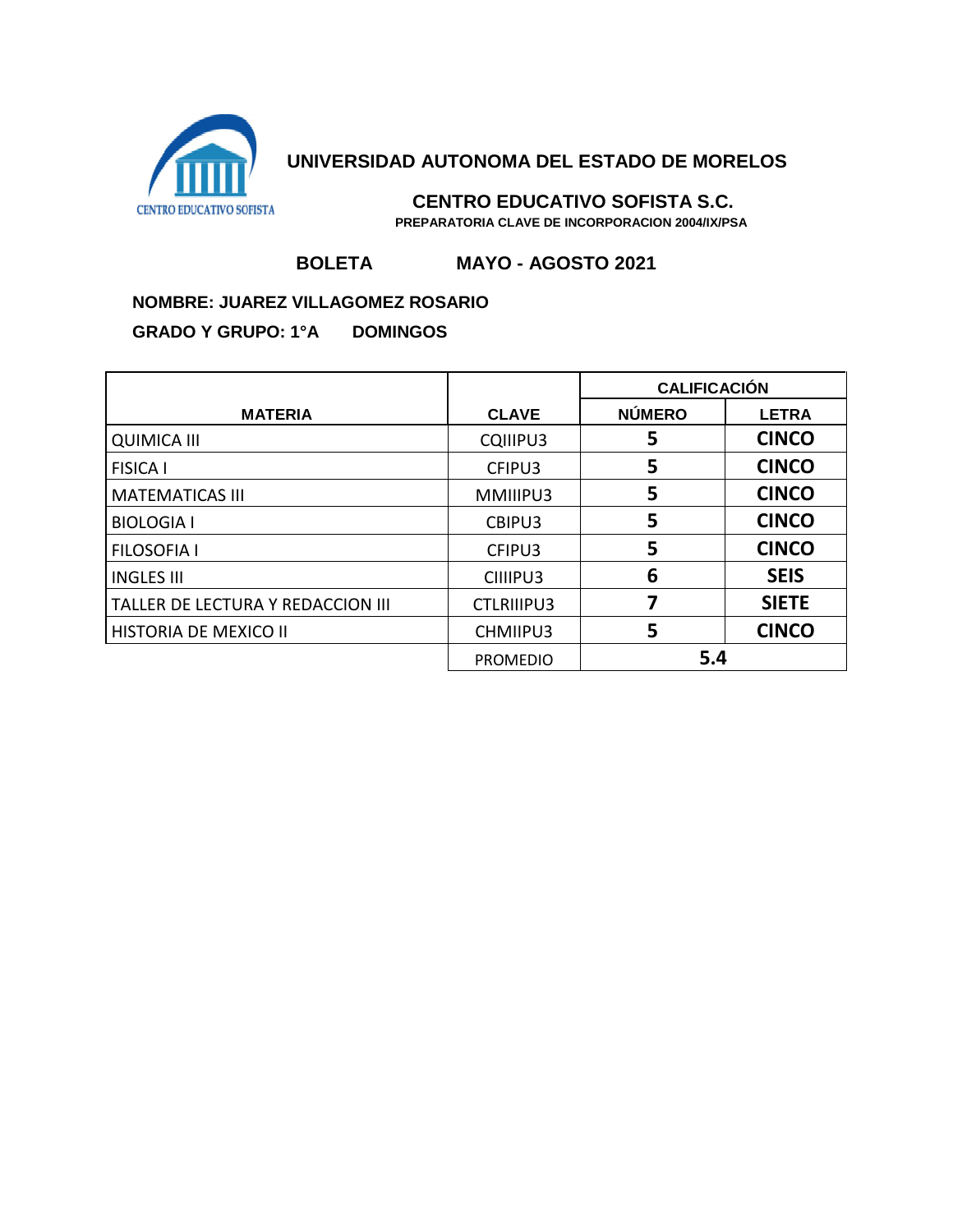

 **CENTRO EDUCATIVO SOFISTA S.C. PREPARATORIA CLAVE DE INCORPORACION 2004/IX/PSA**

## **BOLETA MAYO - AGOSTO 2021**

## **NOMBRE: CASTILLEJOS BALDERA ROGELIO**

|                                   |                   | <b>CALIFICACIÓN</b> |              |
|-----------------------------------|-------------------|---------------------|--------------|
| <b>MATERIA</b>                    | <b>CLAVE</b>      | <b>NÚMERO</b>       | <b>LETRA</b> |
| <b>QUIMICA III</b>                | CQIIIPU3          | 5                   | <b>CINCO</b> |
| <b>FISICA I</b>                   | CFIPU3            | 5                   | <b>CINCO</b> |
| <b>MATEMATICAS III</b>            | MMIIIPU3          | 5                   | <b>CINCO</b> |
| <b>BIOLOGIA I</b>                 | CBIPU3            | 5                   | <b>CINCO</b> |
| <b>FILOSOFIA I</b>                | CFIPU3            | 5                   | <b>CINCO</b> |
| <b>INGLES III</b>                 | CIIIPU3           | 5                   | <b>CINCO</b> |
| TALLER DE LECTURA Y REDACCION III | <b>CTLRIIIPU3</b> | 5                   | <b>CINCO</b> |
| <b>HISTORIA DE MEXICO II</b>      | CHMIIPU3          | 5                   | <b>CINCO</b> |
|                                   | <b>PROMEDIO</b>   |                     |              |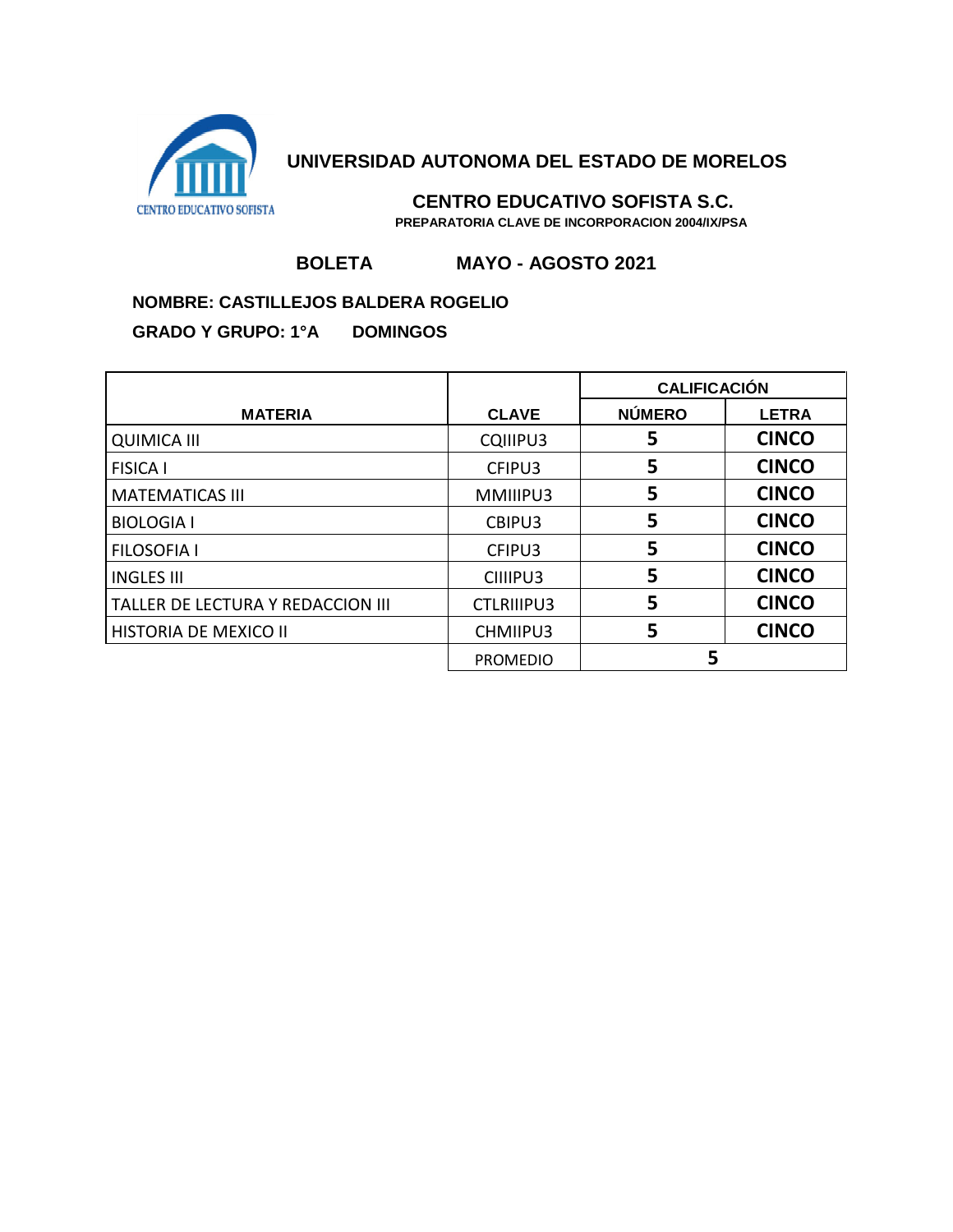

 **CENTRO EDUCATIVO SOFISTA S.C. PREPARATORIA CLAVE DE INCORPORACION 2004/IX/PSA**

# **BOLETA MAYO - AGOSTO 2021**

#### **NOMBRE: AMARO RIVERA AURORA**

|                                   |                   | <b>CALIFICACIÓN</b> |              |
|-----------------------------------|-------------------|---------------------|--------------|
| <b>MATERIA</b>                    | <b>CLAVE</b>      | <b>NÚMERO</b>       | <b>LETRA</b> |
| <b>QUIMICA III</b>                | CQIIIPU3          | 6                   | <b>SEIS</b>  |
| <b>FISICA I</b>                   | CFIPU3            | 6                   | <b>SEIS</b>  |
| <b>MATEMATICAS III</b>            | MMIIIPU3          | 6                   | <b>SEIS</b>  |
| <b>BIOLOGIA I</b>                 | CBIPU3            | 6                   | <b>SEIS</b>  |
| <b>FILOSOFIA I</b>                | CFIPU3            | 6                   | <b>SEIS</b>  |
| <b>INGLES III</b>                 | CIIIPU3           | 6                   | <b>SEIS</b>  |
| TALLER DE LECTURA Y REDACCION III | <b>CTLRIIIPU3</b> | 6                   | <b>SEIS</b>  |
| HISTORIA DE MEXICO II             | CHMIIPU3          | 6                   | <b>SEIS</b>  |
|                                   | <b>PROMEDIO</b>   | 6                   |              |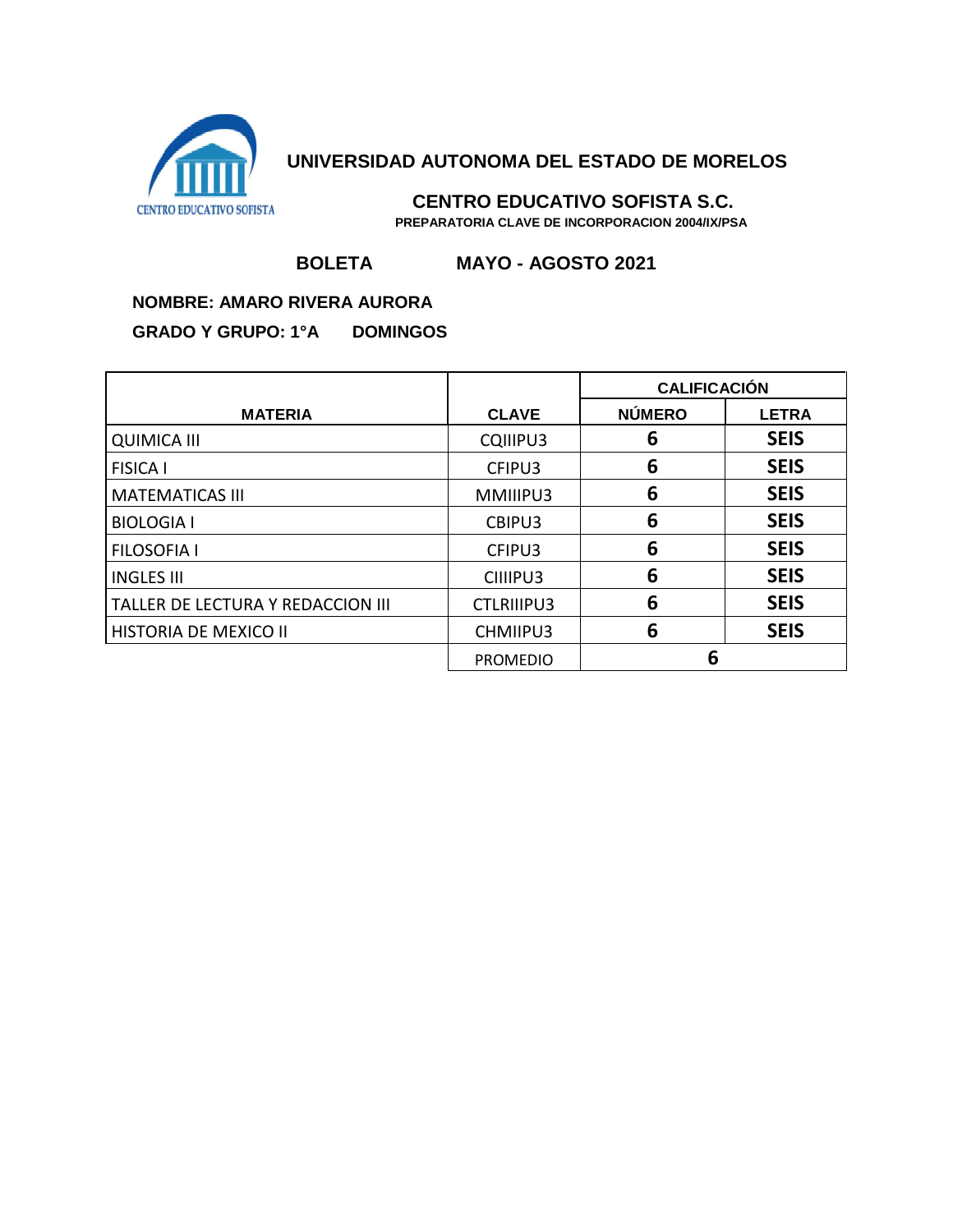

 **CENTRO EDUCATIVO SOFISTA S.C. PREPARATORIA CLAVE DE INCORPORACION 2004/IX/PSA**

# **BOLETA MAYO - AGOSTO 2021**

### **NOMBRE: MACHORRO NOLASCO MARILI**

|                                   |                   | <b>CALIFICACIÓN</b> |              |
|-----------------------------------|-------------------|---------------------|--------------|
| <b>MATERIA</b>                    | <b>CLAVE</b>      | <b>NÚMERO</b>       | <b>LETRA</b> |
| <b>QUIMICA III</b>                | CQIIIPU3          | 8                   | <b>OCHO</b>  |
| <b>FISICA I</b>                   | CFIPU3            | 8                   | <b>OCHO</b>  |
| <b>MATEMATICAS III</b>            | MMIIIPU3          |                     | <b>SIETE</b> |
| <b>BIOLOGIA I</b>                 | CBIPU3            | 8                   | <b>OCHO</b>  |
| <b>FILOSOFIA I</b>                | CFIPU3            | 8                   | <b>OCHO</b>  |
| <b>INGLES III</b>                 | CIIIPU3           | 8                   | <b>OCHO</b>  |
| TALLER DE LECTURA Y REDACCION III | <b>CTLRIIIPU3</b> | 8                   | <b>OCHO</b>  |
| HISTORIA DE MEXICO II             | CHMIIPU3          | 8                   | <b>OCHO</b>  |
|                                   | <b>PROMEDIO</b>   | 7.9                 |              |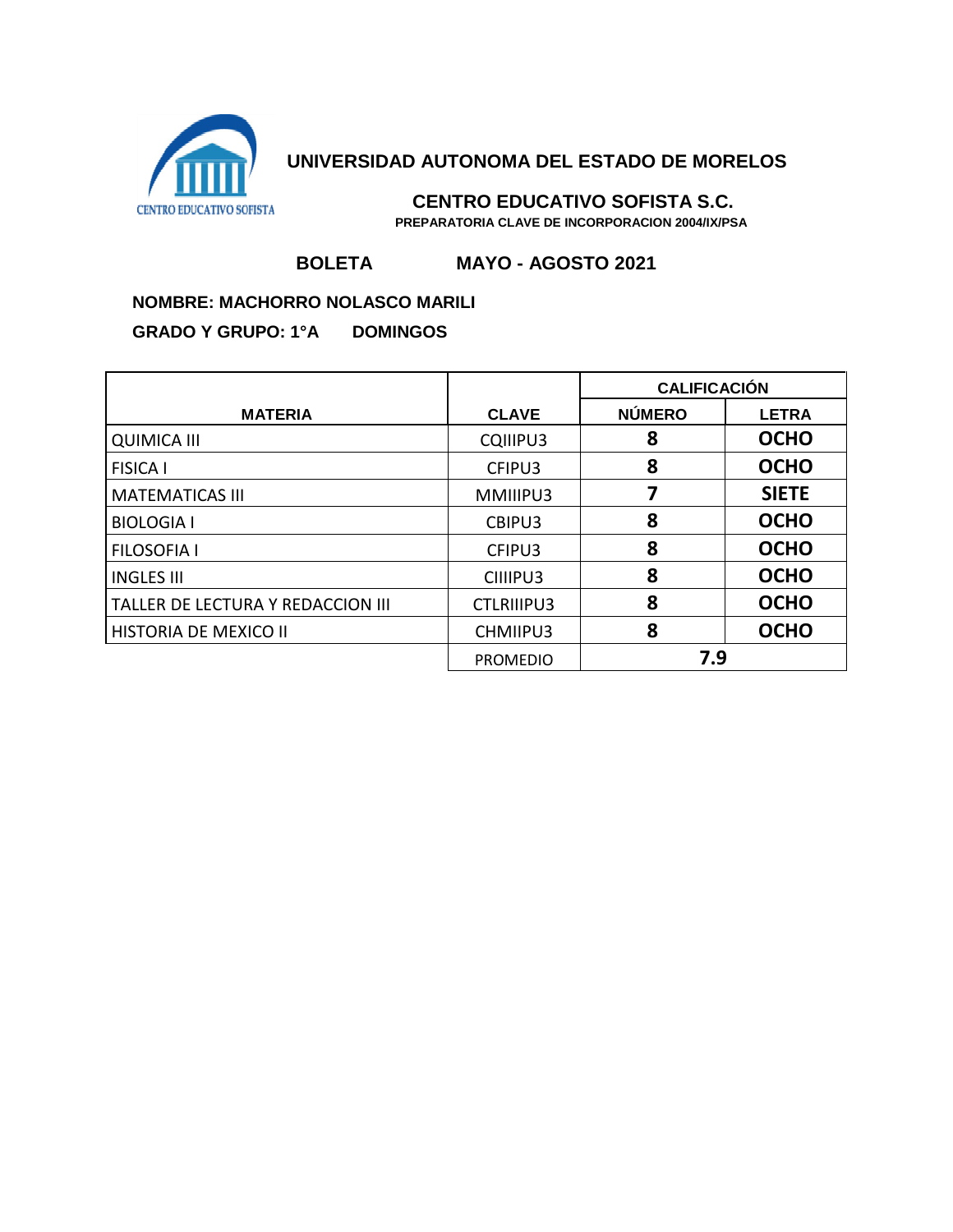

 **CENTRO EDUCATIVO SOFISTA S.C. PREPARATORIA CLAVE DE INCORPORACION 2004/IX/PSA**

# **BOLETA MAYO - AGOSTO 2021**

#### **NOMBRE: ROSAS RAMIREZ ROSA HILDA**

|                                   |                   | <b>CALIFICACIÓN</b> |              |
|-----------------------------------|-------------------|---------------------|--------------|
| <b>MATERIA</b>                    | <b>CLAVE</b>      | <b>NÚMERO</b>       | <b>LETRA</b> |
| <b>QUIMICA III</b>                | CQIIIPU3          | 8                   | <b>OCHO</b>  |
| <b>FISICA I</b>                   | CFIPU3            | 6                   | <b>SEIS</b>  |
| <b>MATEMATICAS III</b>            | MMIIIPU3          | 6                   | <b>SEIS</b>  |
| <b>BIOLOGIA I</b>                 | CBIPU3            | 8                   | <b>OCHO</b>  |
| <b>FILOSOFIA I</b>                | CFIPU3            | 8                   | <b>OCHO</b>  |
| <b>LINGLES III</b>                | CIIIPU3           | 8                   | <b>OCHO</b>  |
| TALLER DE LECTURA Y REDACCION III | <b>CTLRIIIPU3</b> | 8                   | <b>OCHO</b>  |
| HISTORIA DE MEXICO II             | CHMIIPU3          | 8                   | <b>OCHO</b>  |
|                                   | <b>PROMEDIO</b>   | 7.5                 |              |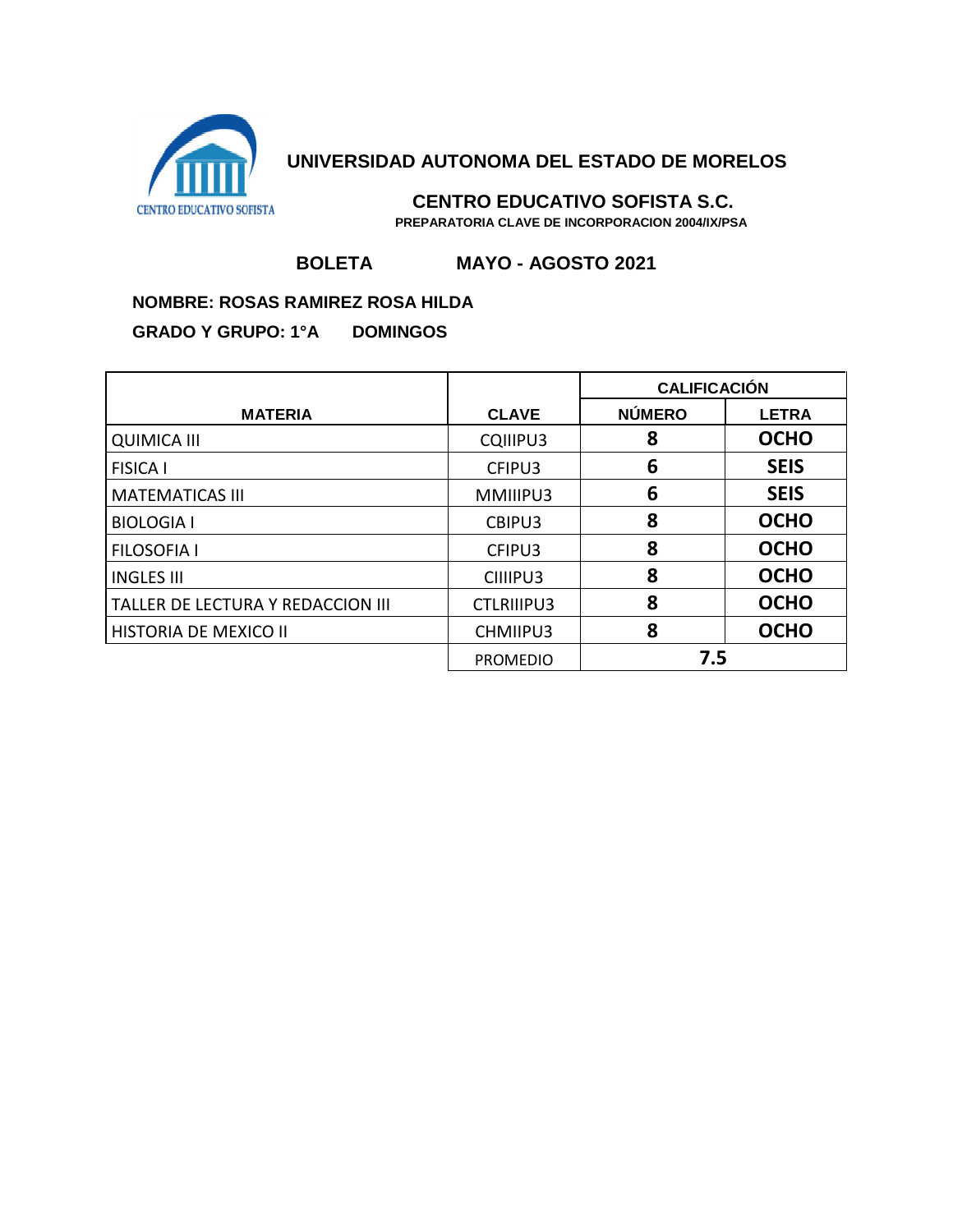

## **CENTRO EDUCATIVO SOFISTA S.C.**

 **PREPARATORIA CLAVE DE INCORPORACION 2004/IX/PSA**

# **BOLETA MAYO - AGOSTO 2021**

#### **NOMBRE: ARELLANES BALDERAS SIMITRIO**

|                                   |                   | <b>CALIFICACIÓN</b> |              |
|-----------------------------------|-------------------|---------------------|--------------|
| <b>MATERIA</b>                    | <b>CLAVE</b>      | <b>NÚMERO</b>       | <b>LETRA</b> |
| <b>QUIMICA III</b>                | CQIIIPU3          | 8                   | <b>OCHO</b>  |
| <b>FISICA I</b>                   | CFIPU3            | 8                   | <b>OCHO</b>  |
| <b>MATEMATICAS III</b>            | MMIIIPU3          | 8                   | <b>OCHO</b>  |
| <b>BIOLOGIA I</b>                 | CBIPU3            | 8                   | <b>OCHO</b>  |
| <b>FILOSOFIA I</b>                | CFIPU3            | 8                   | <b>OCHO</b>  |
| <b>INGLES III</b>                 | CIIIPU3           | 8                   | <b>OCHO</b>  |
| TALLER DE LECTURA Y REDACCION III | <b>CTLRIIIPU3</b> | 8                   | <b>OCHO</b>  |
| HISTORIA DE MEXICO II             | CHMIIPU3          | 8                   | <b>OCHO</b>  |
|                                   | <b>PROMEDIO</b>   | 8                   |              |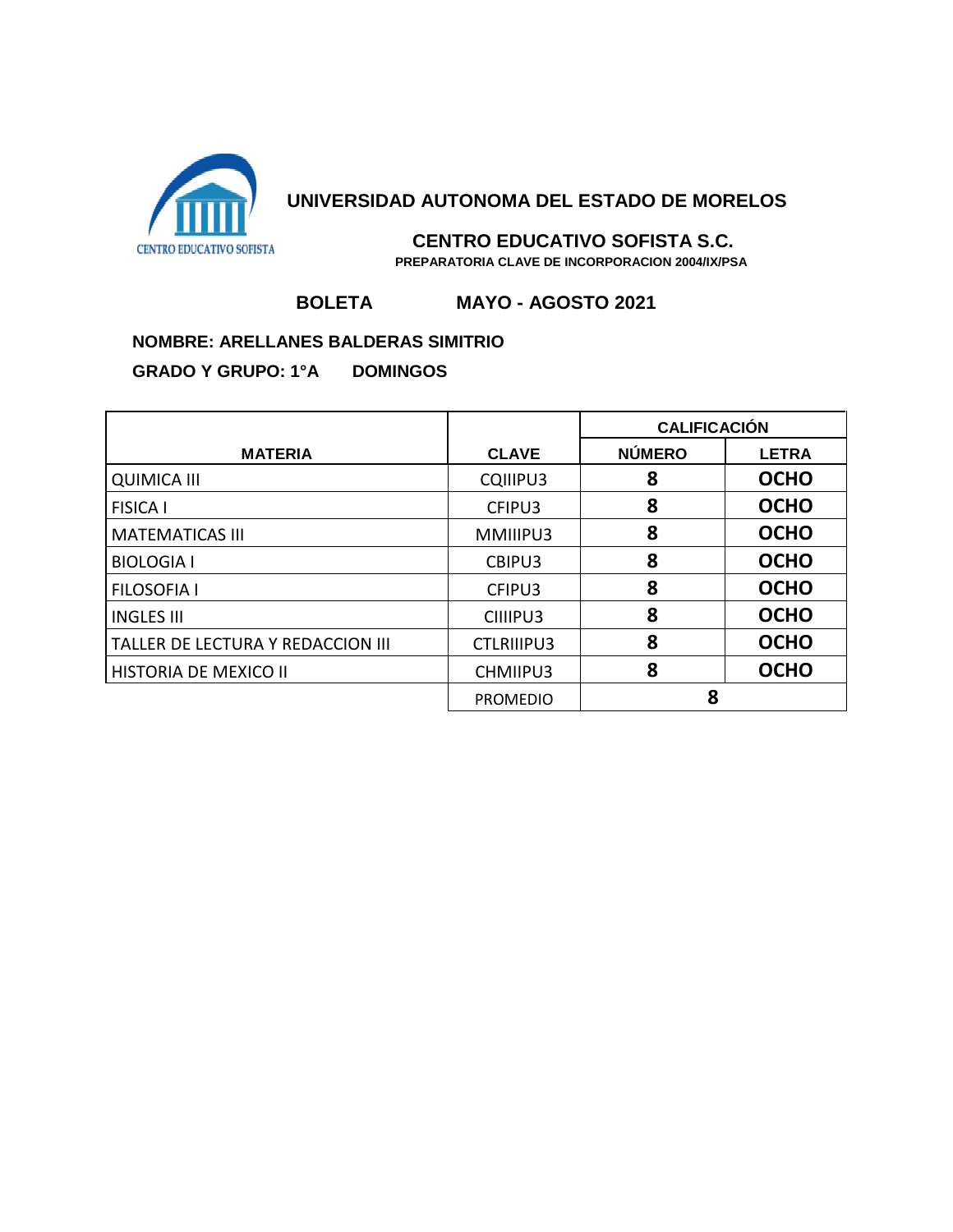

# **CENTRO EDUCATIVO SOFISTA S.C.**

 **PREPARATORIA CLAVE DE INCORPORACION 2004/IX/PSA**

# **BOLETA MAYO - AGOSTO 2021**

#### **NOMBRE: BEVINS OCAMPO KATYA DANIELA**

|                                   |                   | <b>CALIFICACIÓN</b> |              |
|-----------------------------------|-------------------|---------------------|--------------|
| <b>MATERIA</b>                    | <b>CLAVE</b>      | <b>NÚMERO</b>       | <b>LETRA</b> |
| <b>QUIMICA III</b>                | CQIIIPU3          | 8                   | <b>OCHO</b>  |
| <b>FISICA I</b>                   | CFIPU3            | 8                   | <b>OCHO</b>  |
| <b>MATEMATICAS III</b>            | MMIIIPU3          | 8                   | <b>OCHO</b>  |
| <b>BIOLOGIA I</b>                 | CBIPU3            | 8                   | <b>OCHO</b>  |
| <b>FILOSOFIA I</b>                | CFIPU3            | 8                   | <b>OCHO</b>  |
| <b>INGLES III</b>                 | CIIIPU3           | 8                   | <b>OCHO</b>  |
| TALLER DE LECTURA Y REDACCION III | <b>CTLRIIIPU3</b> | 8                   | <b>OCHO</b>  |
| HISTORIA DE MEXICO II             | CHMIIPU3          | 8                   | <b>OCHO</b>  |
|                                   | <b>PROMEDIO</b>   | 8                   |              |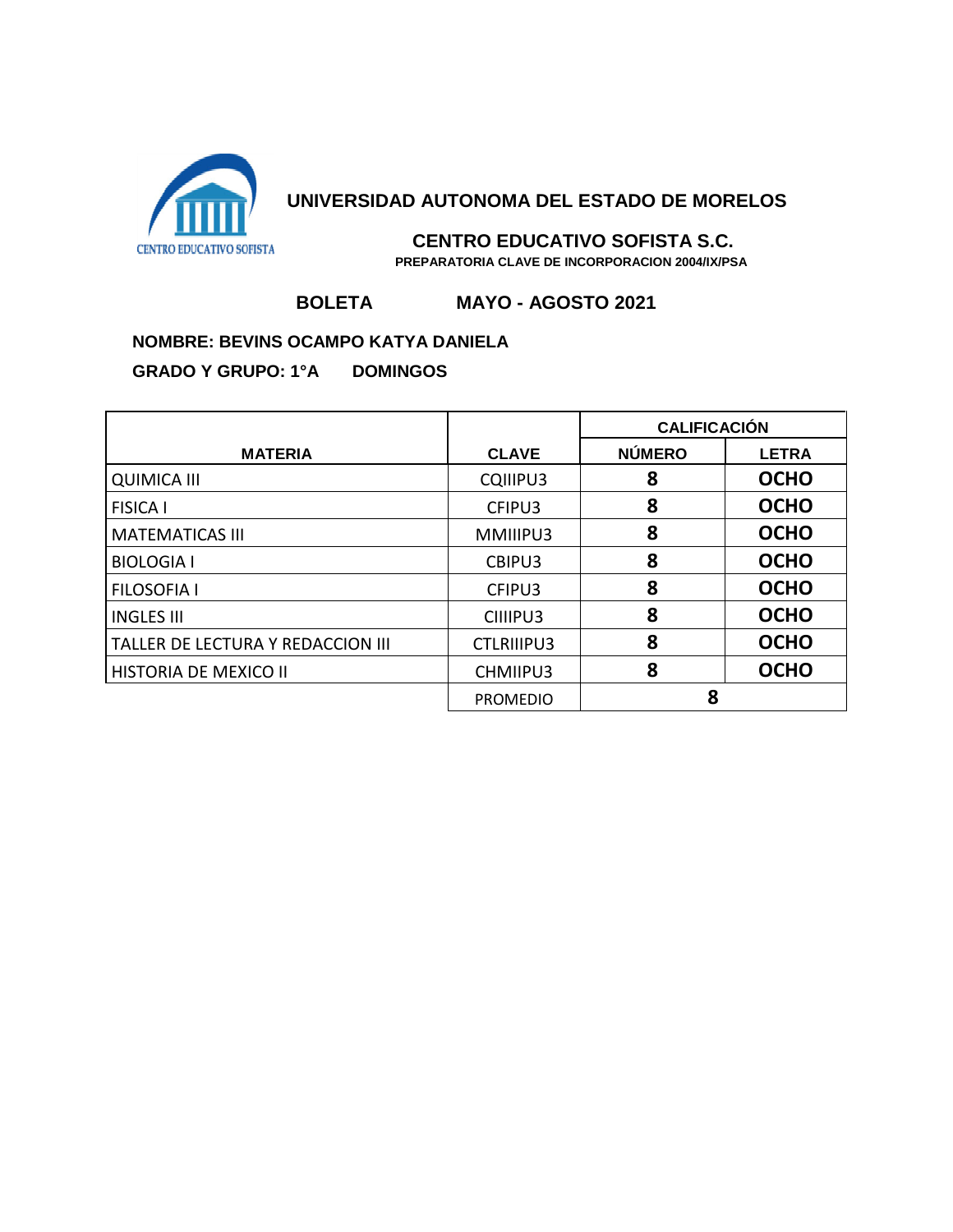

#### **CENTRO EDUCATIVO SOFISTA S.C. PREPARATORIA CLAVE DE INCORPORACION 2004/IX/PSA**

# **BOLETA MAYO - AGOSTO 2021**

#### **NOMBRE: ESCALANTE MONTIEL IVAN**

|                                   |                   | <b>CALIFICACIÓN</b> |              |
|-----------------------------------|-------------------|---------------------|--------------|
| <b>MATERIA</b>                    | <b>CLAVE</b>      | <b>NÚMERO</b>       | <b>LETRA</b> |
| <b>QUIMICA III</b>                | CQIIIPU3          | 5                   | <b>CINCO</b> |
| <b>FISICA I</b>                   | CFIPU3            | 5                   | <b>CINCO</b> |
| <b>MATEMATICAS III</b>            | MMIIIPU3          | 5                   | <b>CINCO</b> |
| <b>BIOLOGIA I</b>                 | CBIPU3            | 5                   | <b>CINCO</b> |
| <b>FILOSOFIA I</b>                | CFIPU3            | 5                   | <b>CINCO</b> |
| <b>INGLES III</b>                 | CIIIPU3           | 5                   | <b>CINCO</b> |
| TALLER DE LECTURA Y REDACCION III | <b>CTLRIIIPU3</b> | 5                   | <b>CINCO</b> |
| HISTORIA DE MEXICO II             | CHMIIPU3          | 5                   | <b>CINCO</b> |
| TALLER DE LECTURA Y REDACCION I   | CTLRIPU3          | 5                   | <b>CINCO</b> |
| TALLER DE LECTURA Y REDACCION II  | <b>CTLRIIPU3</b>  | 5                   | <b>CINCO</b> |
| LETRAS ESPAÑOLAS                  | CLEPU3            | 5                   | <b>CINCO</b> |
| <b>MATEMATICAS II</b>             | CMIIPU3           | 5                   | <b>CINCO</b> |
| <b>INGLES II</b>                  | CIIIPU3           | 5                   | <b>CINCO</b> |
|                                   | <b>PROMEDIO</b>   | 5                   |              |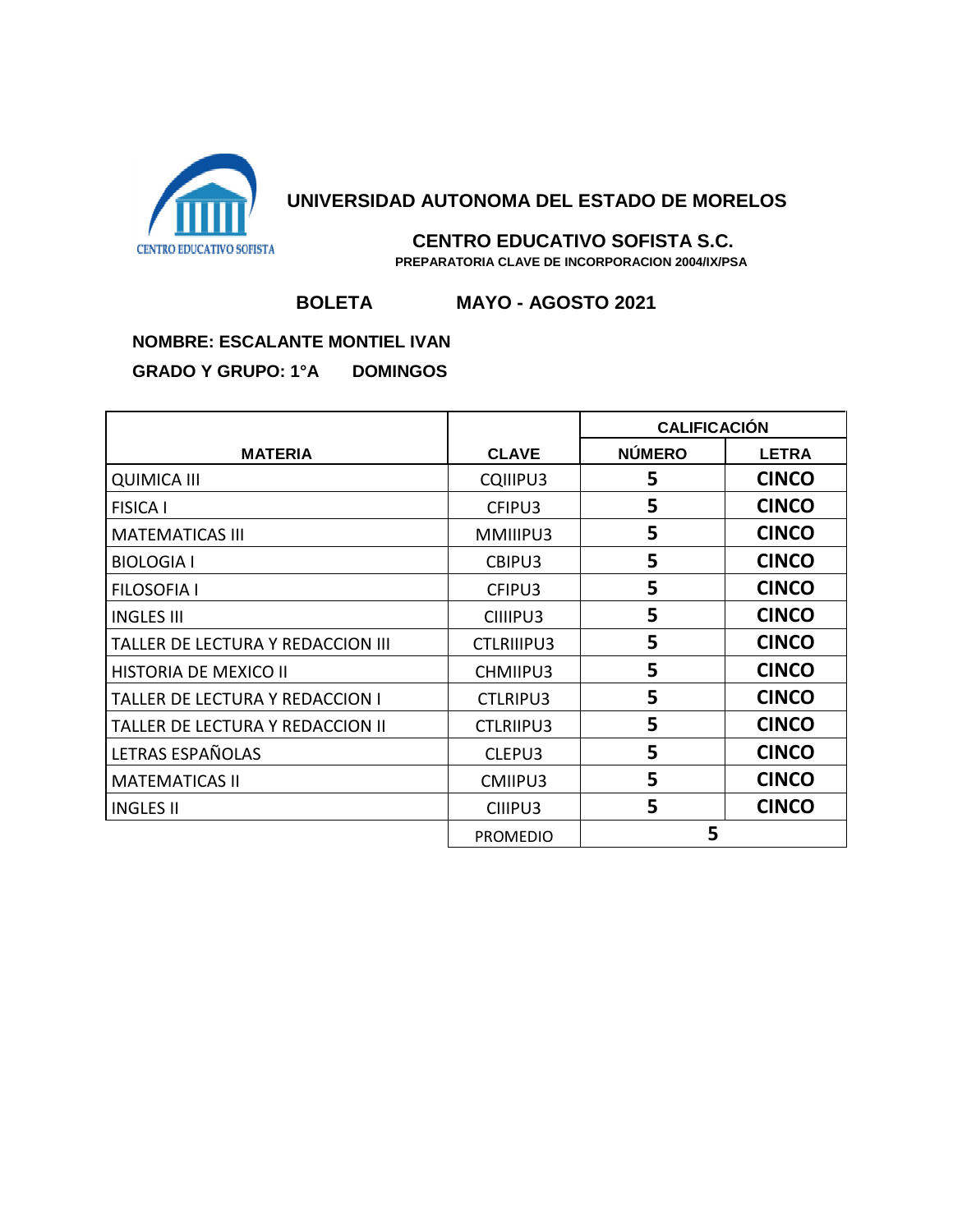

 **CENTRO EDUCATIVO SOFISTA S.C. PREPARATORIA CLAVE DE INCORPORACION 2004/IX/PSA**

## **BOLETA MAYO - AGOSTO 2021**

# **NOMBRE: LADRON DE GUEVARA PANAMA ESTEPHANY**

|                                   |                   | <b>CALIFICACIÓN</b> |              |
|-----------------------------------|-------------------|---------------------|--------------|
| <b>MATERIA</b>                    | <b>CLAVE</b>      | <b>NÚMERO</b>       | <b>LETRA</b> |
| <b>QUIMICA III</b>                | CQIIIPU3          | 6                   | <b>SEIS</b>  |
| FISICA I                          | CFIPU3            | 6                   | <b>SEIS</b>  |
| <b>MATEMATICAS III</b>            | MMIIIPU3          |                     | <b>SIETE</b> |
| <b>BIOLOGIA I</b>                 | CBIPU3            | 6                   | <b>SEIS</b>  |
| <b>FILOSOFIA I</b>                | CFIPU3            | 6                   | <b>SEIS</b>  |
| <b>LINGLES III</b>                | CIIIPU3           | 6                   | <b>SEIS</b>  |
| TALLER DE LECTURA Y REDACCION III | <b>CTLRIIIPU3</b> |                     | <b>SIETE</b> |
| I HISTORIA DE MEXICO II           | CHMIIPU3          | 6                   | <b>SEIS</b>  |
|                                   | <b>PROMEDIO</b>   | 6.3                 |              |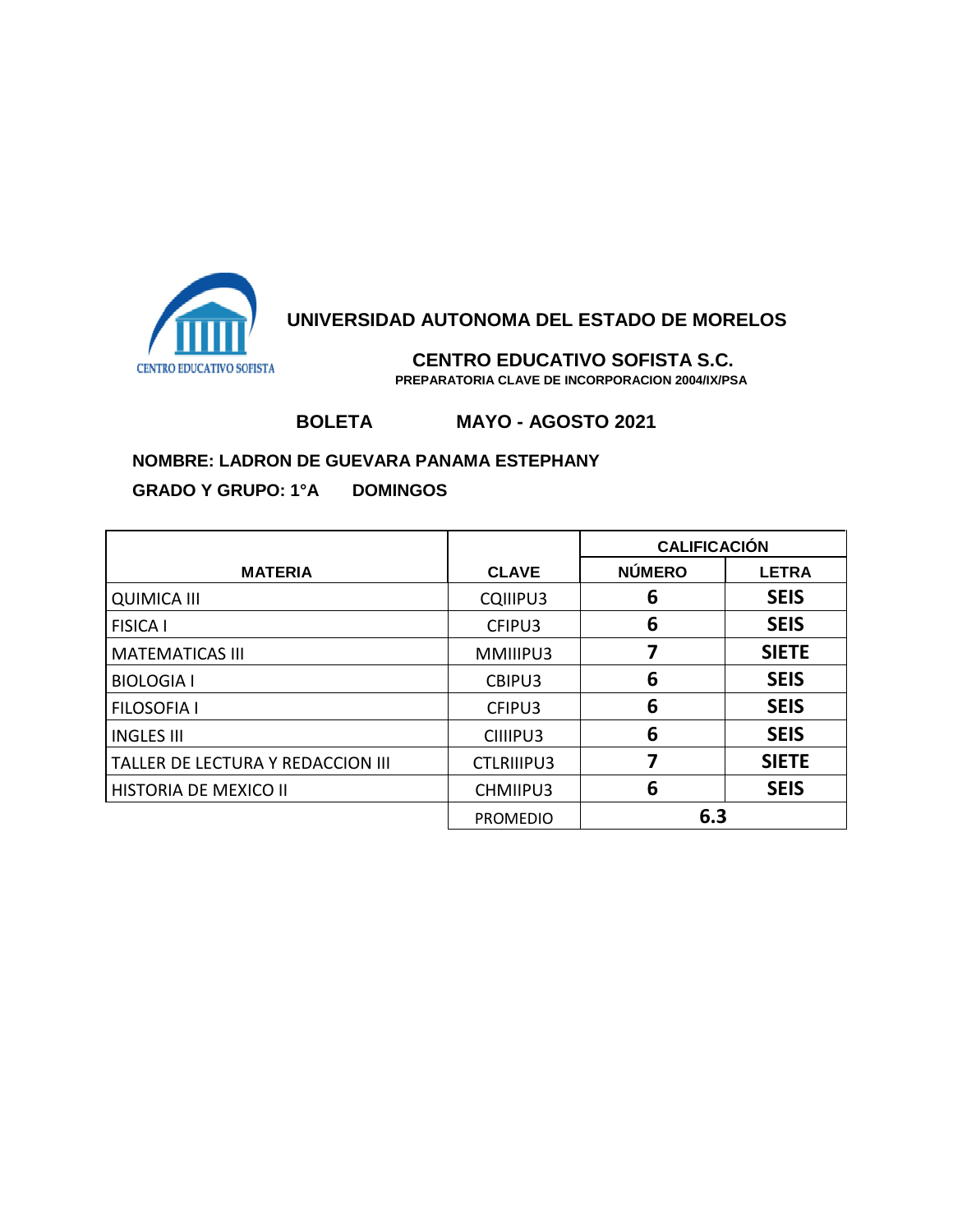

 **CENTRO EDUCATIVO SOFISTA S.C. PREPARATORIA CLAVE DE INCORPORACION 2004/IX/PSA**

# **BOLETA MAYO - AGOSTO 2021**

**NOMBRE: MENDEZ ALONSO DANIELA GRADO Y GRUPO: 1°A DOMINGOS**

|                                   |                   | <b>CALIFICACIÓN</b> |              |
|-----------------------------------|-------------------|---------------------|--------------|
| <b>MATERIA</b>                    | <b>CLAVE</b>      | <b>NÚMERO</b>       | <b>LETRA</b> |
| <b>QUIMICA III</b>                | CQIIIPU3          | 6                   | <b>SEIS</b>  |
| <b>FISICA I</b>                   | CFIPU3            | 6                   | <b>SEIS</b>  |
| <b>MATEMATICAS III</b>            | MMIIIPU3          |                     | <b>SIETE</b> |
| <b>BIOLOGIA I</b>                 | CBIPU3            | 6                   | <b>SEIS</b>  |
| <b>FILOSOFIA I</b>                | CFIPU3            | 6                   | <b>SEIS</b>  |
| <b>INGLES III</b>                 | CIIIPU3           | 6                   | <b>SEIS</b>  |
| TALLER DE LECTURA Y REDACCION III | <b>CTLRIIIPU3</b> |                     | <b>SIETE</b> |
| <b>HISTORIA DE MEXICO II</b>      | CHMIIPU3          | 6                   | <b>SEIS</b>  |
|                                   | <b>PROMEDIO</b>   | 6.3                 |              |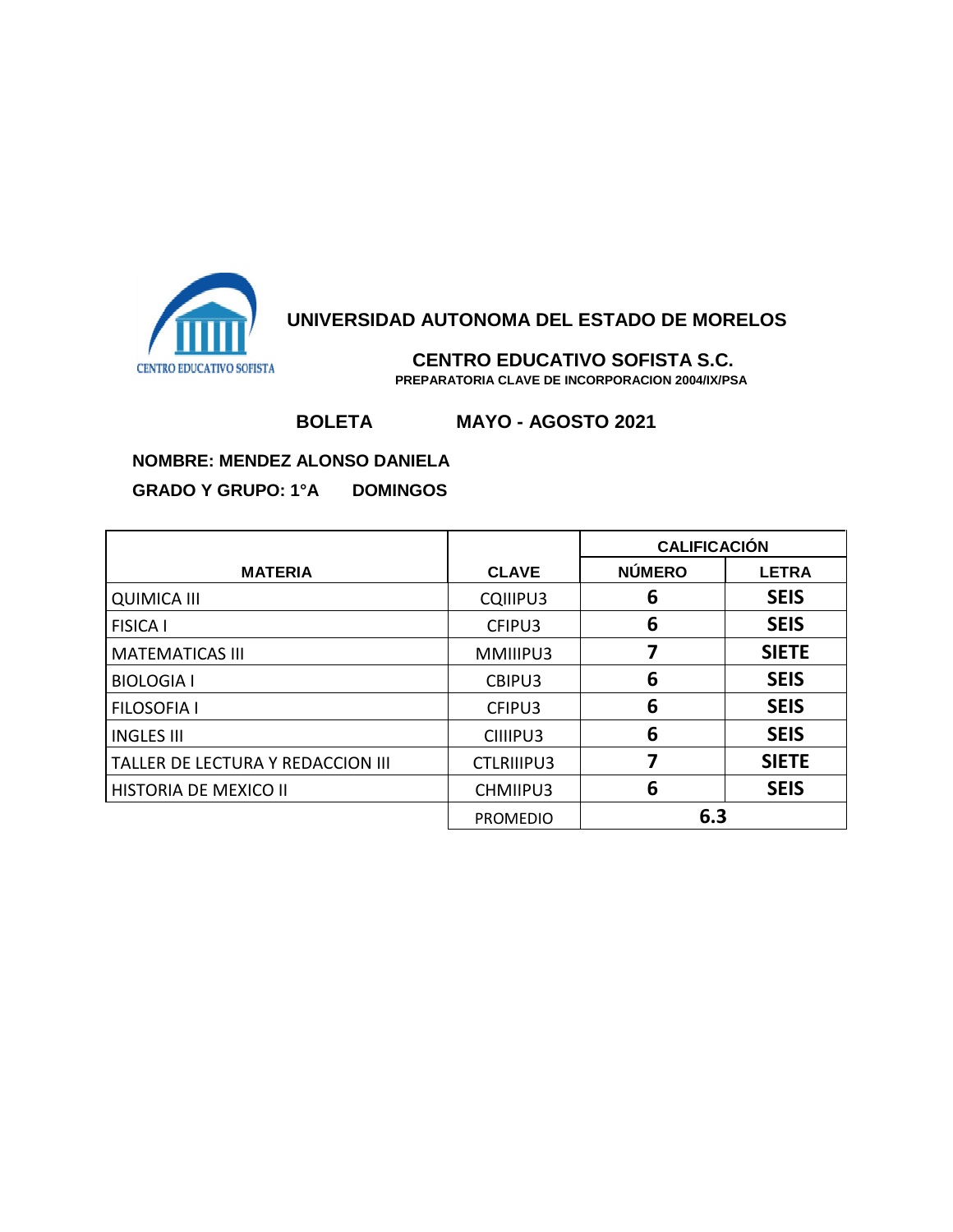

 **CENTRO EDUCATIVO SOFISTA S.C. PREPARATORIA CLAVE DE INCORPORACION 2004/IX/PSA**

# **BOLETA MAYO - AGOSTO 2021**

### **NOMBRE: SANCHEZ ROSAS DAVID**

|                                   |                   | <b>CALIFICACIÓN</b> |              |
|-----------------------------------|-------------------|---------------------|--------------|
| <b>MATERIA</b>                    | <b>CLAVE</b>      | <b>NÚMERO</b>       | <b>LETRA</b> |
| <b>QUIMICA III</b>                | CQIIIPU3          | 5                   | <b>CINCO</b> |
| <b>FISICA I</b>                   | CFIPU3            | 5                   | <b>CINCO</b> |
| <b>MATEMATICAS III</b>            | MMIIIPU3          | 5                   | <b>CINCO</b> |
| <b>BIOLOGIA I</b>                 | CBIPU3            | 5                   | <b>CINCO</b> |
| <b>FILOSOFIA I</b>                | CFIPU3            | 5                   | <b>CINCO</b> |
| <b>INGLES III</b>                 | CIIIPU3           | 5                   | <b>CINCO</b> |
| TALLER DE LECTURA Y REDACCION III | <b>CTLRIIIPU3</b> | 5                   | <b>CINCO</b> |
| I HISTORIA DE MEXICO II           | CHMIIPU3          | 5                   | <b>CINCO</b> |
|                                   | <b>PROMEDIO</b>   |                     |              |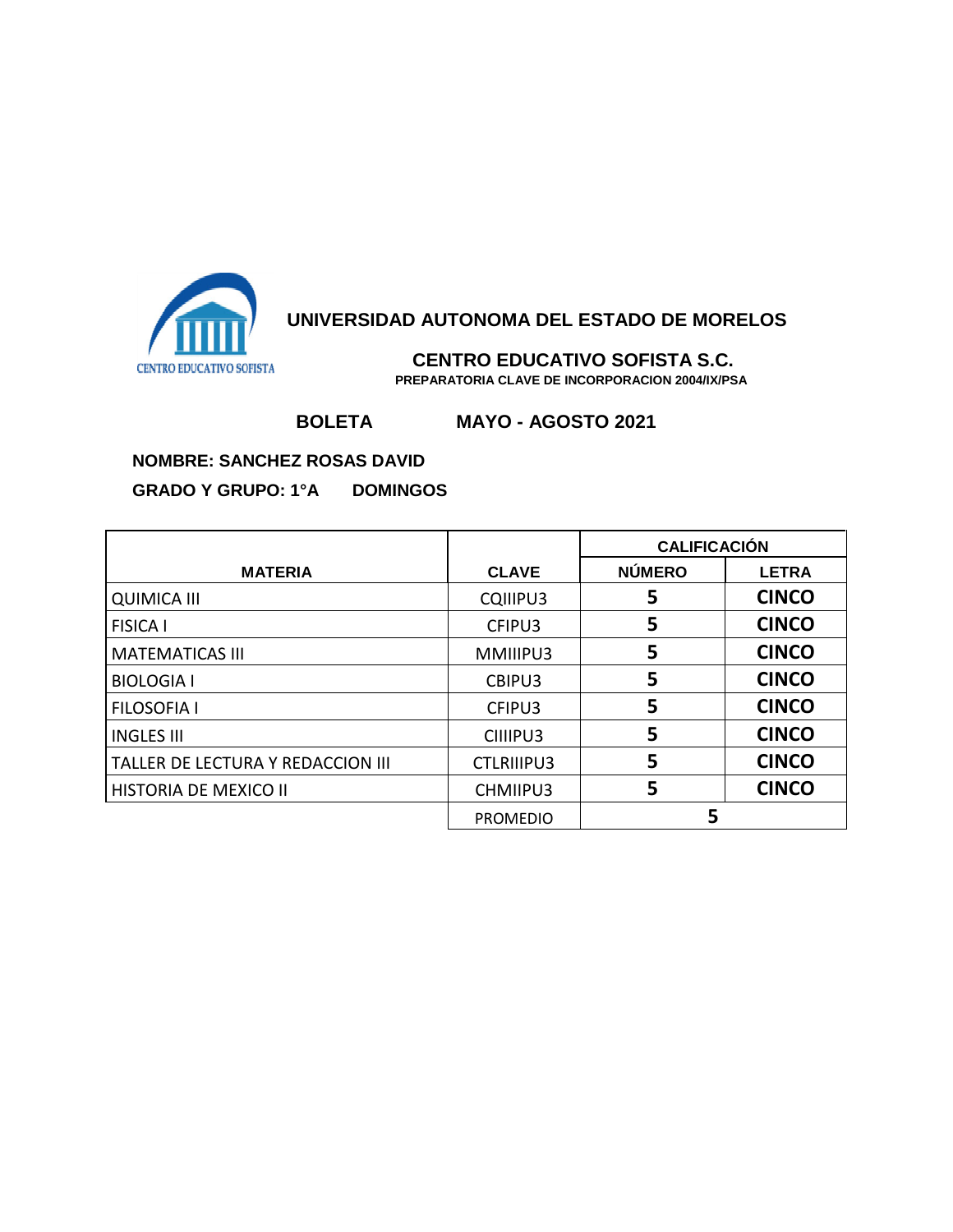

 **CENTRO EDUCATIVO SOFISTA S.C. PREPARATORIA CLAVE DE INCORPORACION 2004/IX/PSA**

# **BOLETA MAYO - AGOSTO 2021**

**NOMBRE: CRUZ CARRILLO MARBELLA GRADO Y GRUPO: 1°A DOMINGOS**

|                                   |                   | <b>CALIFICACIÓN</b> |              |
|-----------------------------------|-------------------|---------------------|--------------|
| <b>MATERIA</b>                    | <b>CLAVE</b>      | <b>NÚMERO</b>       | <b>LETRA</b> |
| <b>QUIMICA III</b>                | CQIIIPU3          |                     | <b>SIETE</b> |
| <b>FISICA I</b>                   | CFIPU3            | 6                   | <b>SEIS</b>  |
| <b>MATEMATICAS III</b>            | MMIIIPU3          | 6                   | <b>SEIS</b>  |
| <b>BIOLOGIA I</b>                 | CBIPU3            |                     | <b>SIETE</b> |
| <b>FILOSOFIA I</b>                | CFIPU3            | 8                   | <b>OCHO</b>  |
| <b>INGLES III</b>                 | CIIIPU3           | 8                   | <b>OCHO</b>  |
| TALLER DE LECTURA Y REDACCION III | <b>CTLRIIIPU3</b> | 8                   | <b>OCHO</b>  |
| HISTORIA DE MEXICO II             | CHMIIPU3          | 8                   | <b>OCHO</b>  |
|                                   | <b>PROMEDIO</b>   | 7.3                 |              |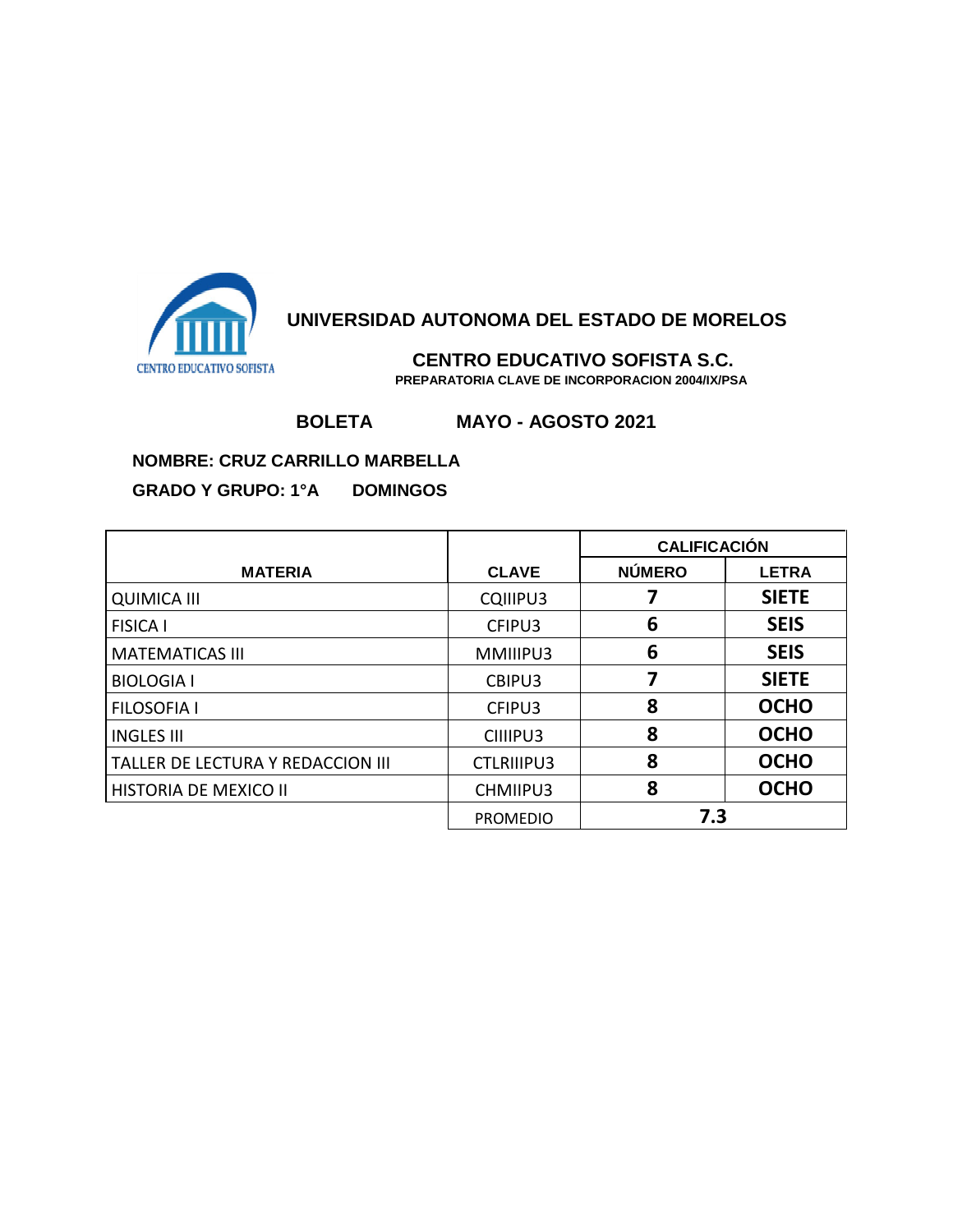

 **CENTRO EDUCATIVO SOFISTA S.C. PREPARATORIA CLAVE DE INCORPORACION 2004/IX/PSA**

## **BOLETA MAYO - AGOSTO 2021**

#### **NOMBRE: GAONA BERNAL ELIAS**

|                                   |                   | <b>CALIFICACIÓN</b> |              |
|-----------------------------------|-------------------|---------------------|--------------|
| <b>MATERIA</b>                    | <b>CLAVE</b>      | <b>NÚMERO</b>       | <b>LETRA</b> |
| <b>QUIMICA III</b>                | CQIIIPU3          | 8                   | <b>OCHO</b>  |
| <b>FISICA I</b>                   | CFIPU3            |                     | <b>SIETE</b> |
| <b>MATEMATICAS III</b>            | MMIIIPU3          |                     | <b>SIETE</b> |
| <b>BIOLOGIA I</b>                 | CBIPU3            | 8                   | <b>OCHO</b>  |
| <b>FILOSOFIA I</b>                | CFIPU3            | 8                   | <b>OCHO</b>  |
| <b>INGLES III</b>                 | CIIIPU3           | 8                   | <b>OCHO</b>  |
| TALLER DE LECTURA Y REDACCION III | <b>CTLRIIIPU3</b> | 8                   | <b>OCHO</b>  |
| HISTORIA DE MEXICO II             | CHMIIPU3          | 8                   | <b>OCHO</b>  |
|                                   | <b>PROMEDIO</b>   | 7.8                 |              |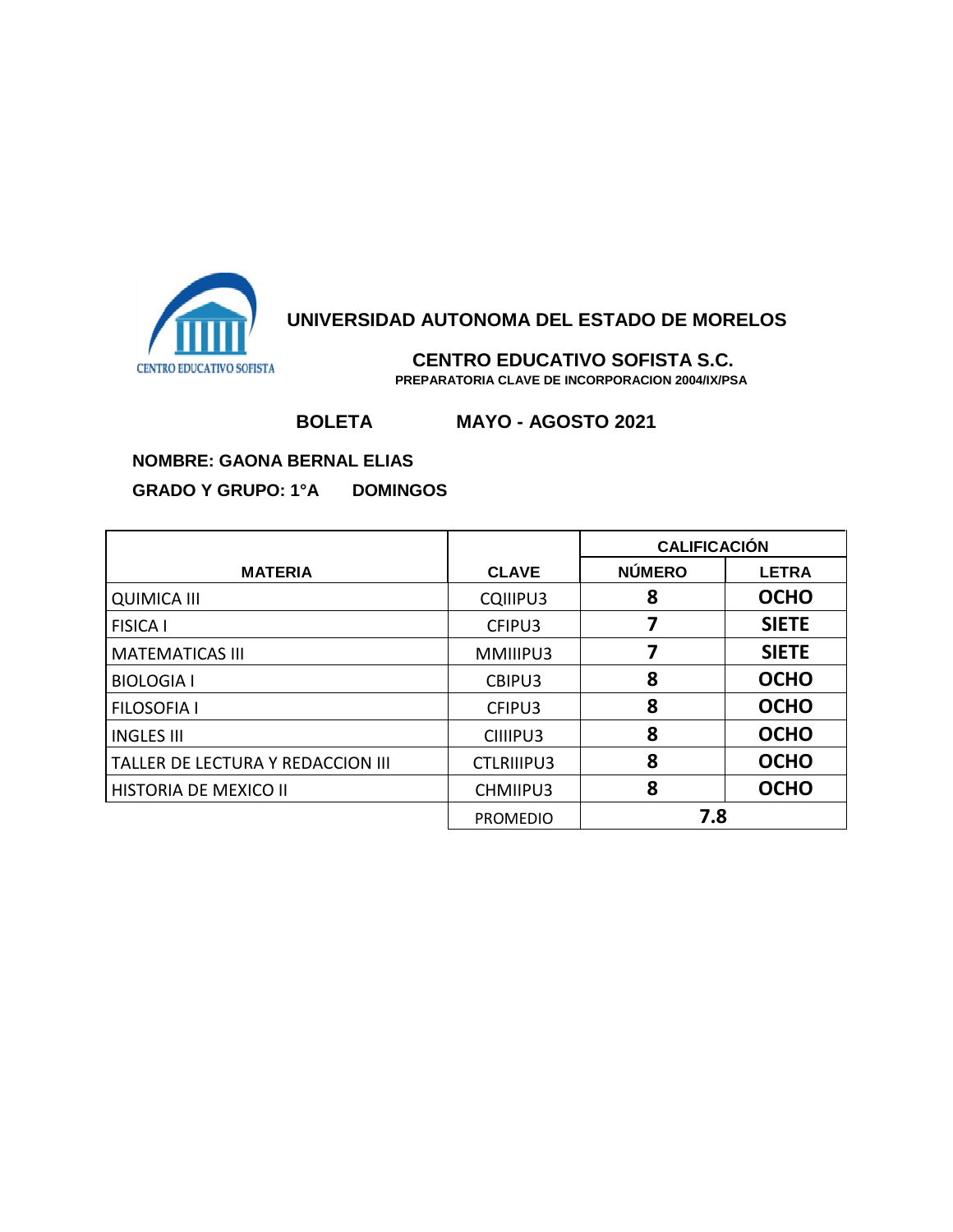

 **CENTRO EDUCATIVO SOFISTA S.C. PREPARATORIA CLAVE DE INCORPORACION 2004/IX/PSA**

## **BOLETA MAYO - AGOSTO 2021**

**NOMBRE: ROBLES ANDRADE NICOLAS OMAR** 

|                                   |                   | <b>CALIFICACIÓN</b> |              |
|-----------------------------------|-------------------|---------------------|--------------|
| <b>MATERIA</b>                    | <b>CLAVE</b>      | <b>NÚMERO</b>       | <b>LETRA</b> |
| <b>QUIMICA III</b>                | CQIIIPU3          | 6                   | <b>SEIS</b>  |
| <b>FISICA I</b>                   | CFIPU3            | 6                   | <b>SEIS</b>  |
| <b>MATEMATICAS III</b>            | MMIIIPU3          | 6                   | <b>SEIS</b>  |
| <b>BIOLOGIA I</b>                 | CBIPU3            | 6                   | <b>SEIS</b>  |
| <b>FILOSOFIA I</b>                | CFIPU3            | 6                   | <b>SEIS</b>  |
| <b>INGLES III</b>                 | CIIIPU3           | 6                   | <b>SEIS</b>  |
| TALLER DE LECTURA Y REDACCION III | <b>CTLRIIIPU3</b> | 6                   | <b>SEIS</b>  |
| HISTORIA DE MEXICO II             | CHMIIPU3          | 6                   | <b>SEIS</b>  |
|                                   | <b>PROMEDIO</b>   | 6                   |              |